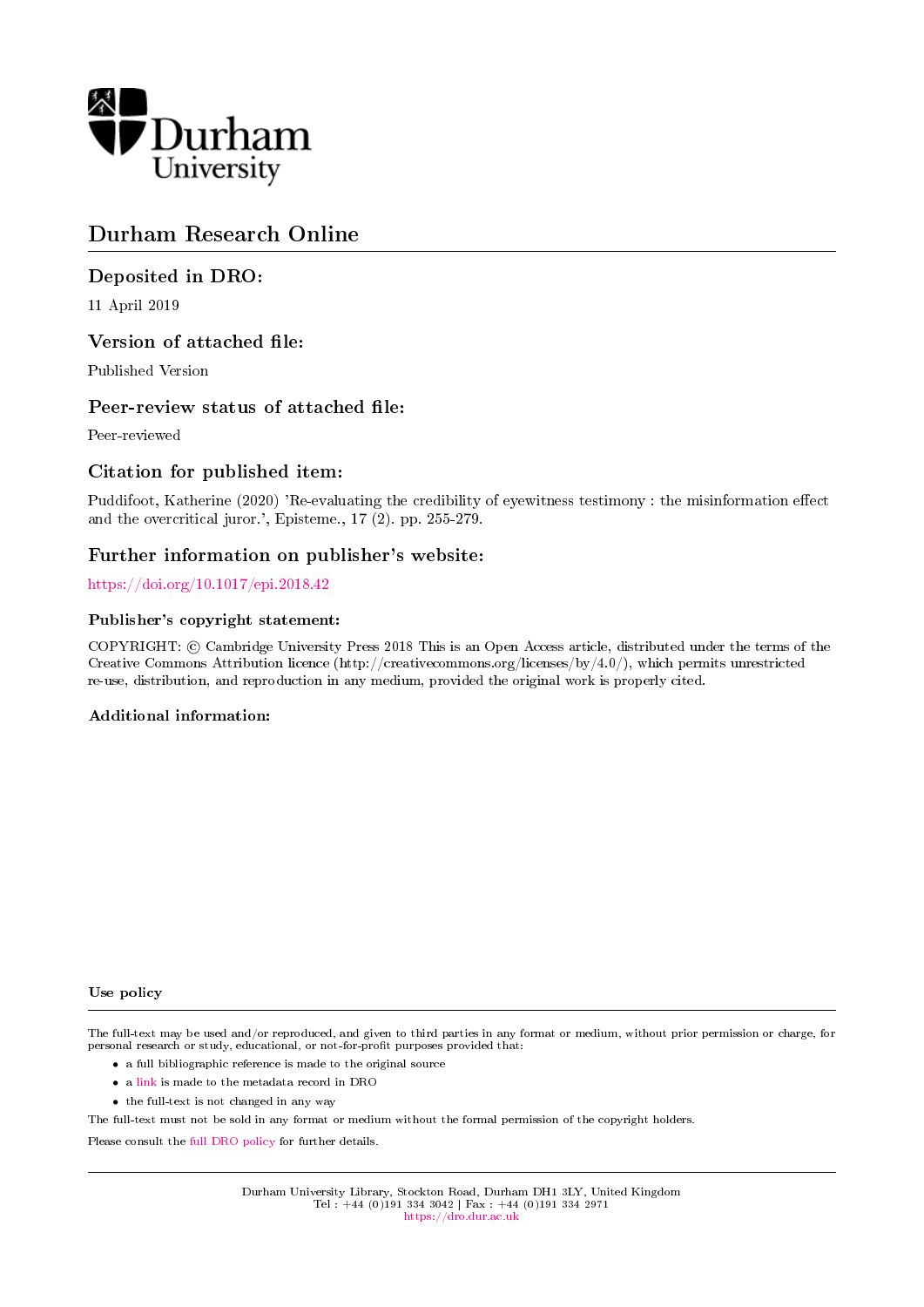Episteme (2018) page 1 of 25  $\odot$  Cambridge University Press. This is an Open Access article, distributed under the terms of the Creative Commons Attribution licence (http://creativecommons.org/licenses/by/4.0/), which permits unrestricted re-use, distribution, and reproduction in any medium, provided the original work is properly cited. doi:10.1017/epi.2018.42

# re-evaluating the credibility of eyewitness testimony: the misinformation effect and the overcritical juror

katherine puddifoot

[kathypuddifoot@gmail.com](mailto:kathypuddifoot@gmail.com)

#### **ABSTRACT**

Eyewitnesses are susceptible to recollecting that they experienced an event in a way that is consistent with false information provided to them after the event. The effect is commonly called the misinformation effect. Because jurors tend to find eyewitness testimony compelling and persuasive, it is argued that jurors are likely to give inappropriate credence to eyewitness testimony, judging it to be reliable when it is not. It is argued that jurors should be informed about psychological findings on the misinformation effect, to ensure that they lower the credence that they give to eyewitness testimony to reflect the unreliability of human memory that is demonstrated by the effect. Here I present a new argument, the overcritical juror argument, to support the conclusion that eyewitnesses are likely to make inappropriate credence assignments to eyewitness testimony. Whereas previously authors have argued that jurors will tend to give too much credence to eyewitness testimony, I identify circumstances in which jurors will give too little credence to some pieces of testimony. In my view jurors should be informed by psychological ndings relating to the misinformation effect to ensure that they do not lower the credence that they give to eyewitness testimony when they should not.

#### 1. introduction

Testimony from eyewitnesses can be decisive in criminal trials.<sup>1</sup> However, over the last hundred years psychologists have gathered a vast body of evidence that is frequently taken to show that the testimony is unreliable (Howe and Knott  $20I_5$ ). The claim that eyewitness testimony is unreliable has been based in part on research showing that people are susceptible to what is commonly called the *misinformation effect*.<sup>2</sup> In the misinformation effect, a person recollects that they experienced an event in a way that is consistent

<sup>1</sup> I focus on eyewitness testimony for the sake of the current discussion, however, many of the arguments developed in the current article would also apply to testimony provided by complainants.

<sup>2</sup> Other distorting factors have also been discussed in the psychology literature, including hindsight bias, eyewitness overcondence and tendency of eyewitnesses to make a relative judgement when identifying suspects in line-ups (Wise et al. 2009). To the extent that these effects are the result of the reconstructive nature of memory, the argument in this paper might apply to them too.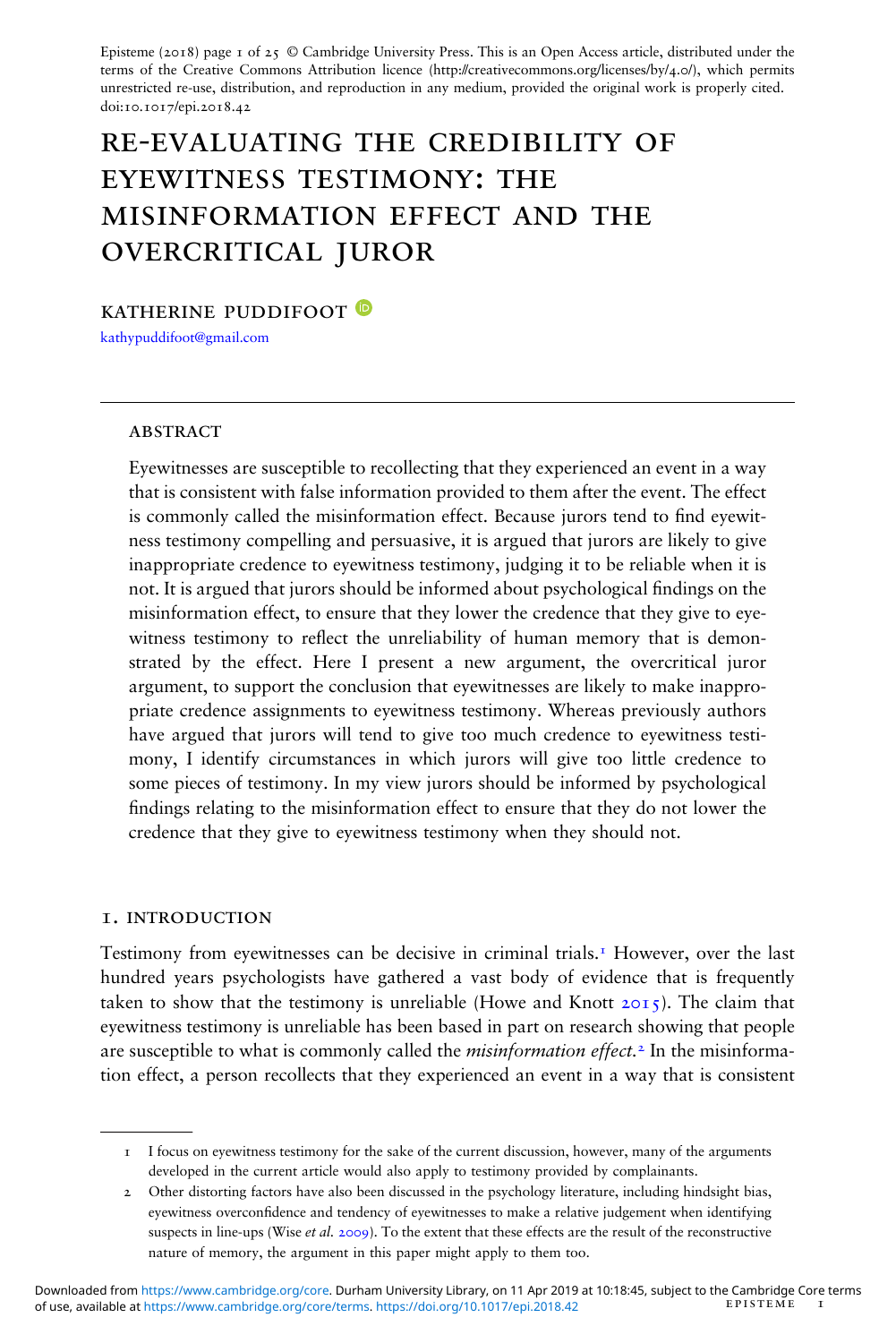with false information provided to them after the event. It is widely accepted that people tend to find eyewitness testimony compelling and persuasive (e.g. Brigham and Bothwell  $1983$ ), but psychological results on the misinformation effect suggest that the memories that are the source of eyewitness testimony can be distorted, suggesting that people should approach the testimony with more scepticism than they are predisposed to. It has been argued that jurors and others working with the legal system should be introduced to psychological ndings illustrating the misinformation effect to ensure that credence assignments to eyewitness testimony are appropriately lowered.

In recent work, however, Kourken Michaelian  $(2013)$  has argued that, in spite of the evidence widely discussed in psychology and legal theory, the belief-forming processes leading to the production of eyewitness's memories and then testimony tend to produce true beliefs. Based on Michaelian's argument, it might appear that jurors act appropriately when they assign high credence to eyewitness testimony because eyewitness's memory beliefs will tend to be true. As arguments in favour of the introduction of psychological findings to court have been driven by the goal of ensuring that jurors reduce the credence that they assign to eyewitness testimony to reflect the *unreliability* demonstrated by the effect, Michaelian's argument seems to suggest that the psychological findings need not be introduced. If eyewitness's memories and testimonies about witnessed events are reliable, then *prima facie* there is no reason to introduce psychological findings.

In this paper I reject this result. I provide a new argument that supports the conclusion that jurors often assign inappropriate credence to eyewitness testimony. My argument highlights the importance of introducing psychological findings on the misinformation effect into the criminal trial to ensure that jurors give eyewitness testimony appropriate credence. However, my argument does not depend on establishing that eyewitness testimony is unreliable and that the credence given to this testimony needs to be lowered. Instead I argue that jurors are likely to give too little credence to some individual pieces of eyewitness testimony. While the existing literature on the misinformation effect emphasises how psychological ndings can be used to encourage jurors to lower the credence that they give to eyewitness testimony, I emphasise how knowledge of the findings can prevent jurors from lowering the credence that they give to eyewitness testimony when they should not do so.

I argue that where evidence has been presented suggesting that an eyewitness has provided testimony that includes inaccurate details, jurors are likely to lower the credence that they assign to all or a substantial part of an eyewitness testimony, concluding that the eyewitness is either motivated to deceive or lacking a good supply of true beliefs about the event about which they are testifying. However, if the error is due to the misinformation effect then the eyewitness is likely to have a good supply of true beliefs that she is motivated to provide via her testimony. In these types of cases, the juror would be more likely to make a correct credence assignment, because she would be less likely to lower the credence that she gives to all or a substantial part of the eyewitness's testimony, if she were aware of the psychological findings on the misinformation effect. These psychological findings would show that people can make errors in their testimony (due to the misinformation effect) but nonetheless be trustworthy sources of much information about the case. And the same psychological studies could aid the juror in identifying whether, for any individual piece of information provided via testimony, errors are likely to have been made.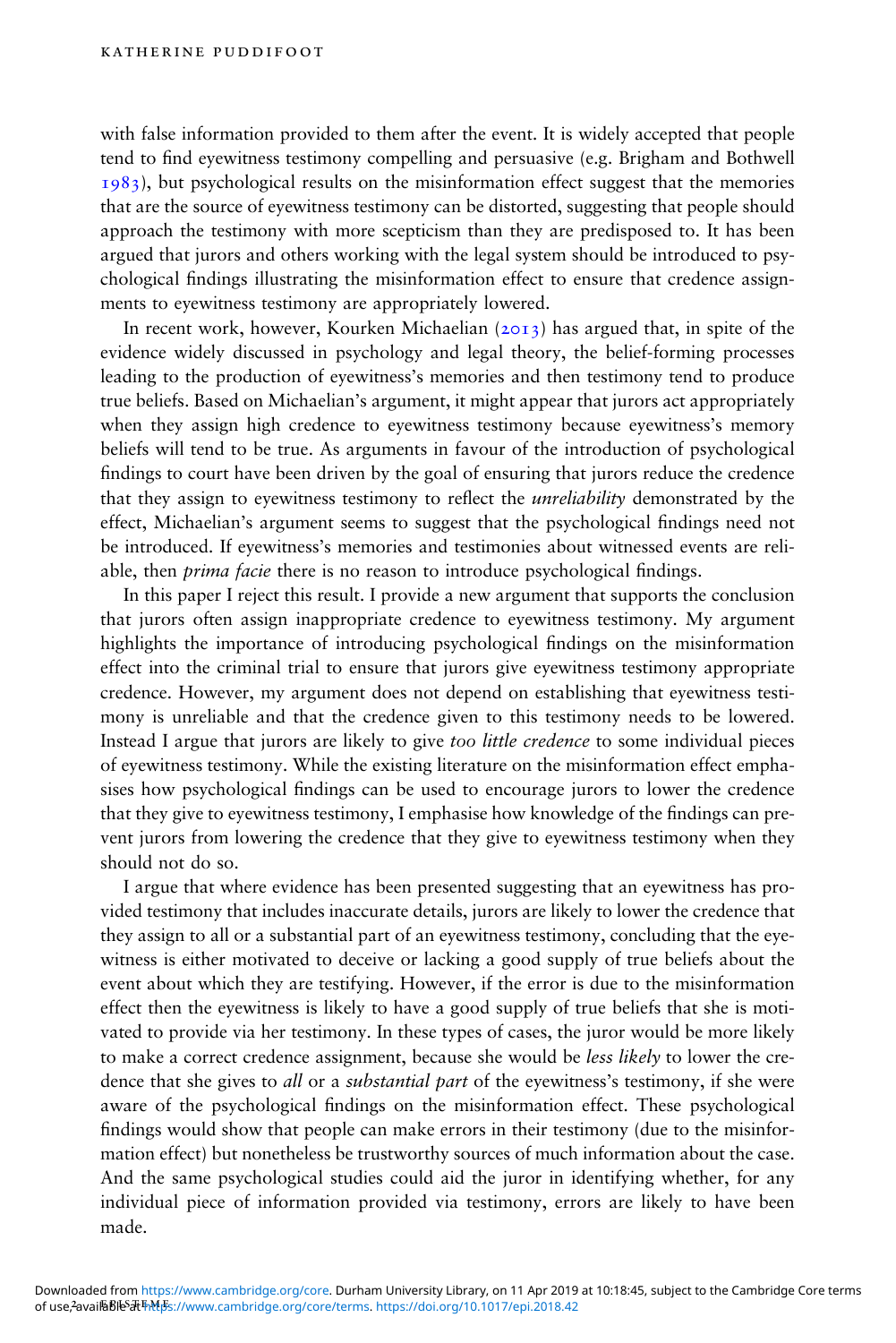#### 2. the misinformation effect and (un)reliable eyewitnesses

There is now a vast body of psychological literature on the misinformation effect, showing how eyewitness testimony can become distorted as a result of information presented to the witness after they have witnessed an event. For example, Elizabeth Loftus and J.C. Palmer (1974) presented experimental participants with images of a car crash. Some participants were then asked how fast the cars involved in the crash were travelling when they 'hit' each other while others were asked how fast the cars were travelling when they 'smashed' into each other. Those who were asked the question using the word 'smashed' were more likely to falsely report that there was broken glass in the image. In another experiment, participants were also shown an image of a car at a 'stop' sign and then supplied with the misinformation that there was a 'yield' sign (Loftus et al. 1978). Participants provided with the misinformation were more likely than controls to claim that they recalled seeing a 'yield' sign. In a more recent study, participants were shown a complex event, e.g. a girl having her wallet stolen by a man (Okado and Stark 2005). Then they were presented with misinformation about the event, e.g. that the man hurt the girl's arm when it was her neck that had been hurt. The misinformation was remembered as being a part of the original event  $47\%$  of the time. Hundreds of studies have now been undertaken demonstrating the robustness of this phenomenon (Howe and Knott  $20I_5$ ), which has become labelled the *misinformation effect* because it occurs due to the influence of misinformation provided after an event.

The misinformation involved in the effect can come from a variety of sources (Loftus 2005). Many psychological experiments, including those described above, illustrate how misinformation can be provided through suggestive interviewing by police officers or lawyers. For example, a police officer could refer to some detail (e.g. a 'stop' sign) in her questioning, leading a witness to falsely remember that they saw the detail. However, a social contamination effect has also been established: it has also been found that people's memories can be influenced by information provided by unfamiliar social peers (Gabbert et al. 2004). In one experiment exemplifying this effect, participants were shown a video of a simulated car crash and then supplied with misinformation about the crash (Gabbert et al.  $2004$ ). Participants were significantly more likely to answer questions about the crash in a way consistent with the misinformation that they were supplied when the confederate, who appeared to be a social peer, provided it than when the information was provided in the form of a written narrative. The contamination effect is important when it comes to eyewitness testimony because witnesses often discuss with each other what they recall of a crime scene (Gabbert *et al.* 2004). This provides an opportunity for them to contaminate each other's memories of the details of the crime.

The misinformation effect leads to distorted memories. When these distorted memories are about the details of a criminal case, and expressed in eyewitness testimony, they lead the testimony to include inaccurate details. As a result, findings on the misinformation effect have 'challenged prevailing views about the validity of memory and raised serious concerns about the reliability of eyewitness testimony' (Zaragoza *et al.* 2007: 37). They have led the leading researcher on the misinformation effect, Elizabeth Loftus and her colleague to conclude that 'Eyewitness testimony is very powerful and convincing to jurors, even though it is not particularly reliable' (Laney and Loftus 2017). In a recent overview of research on memory distortion and eyewitness testimony, the impact of the research was summarized as follows: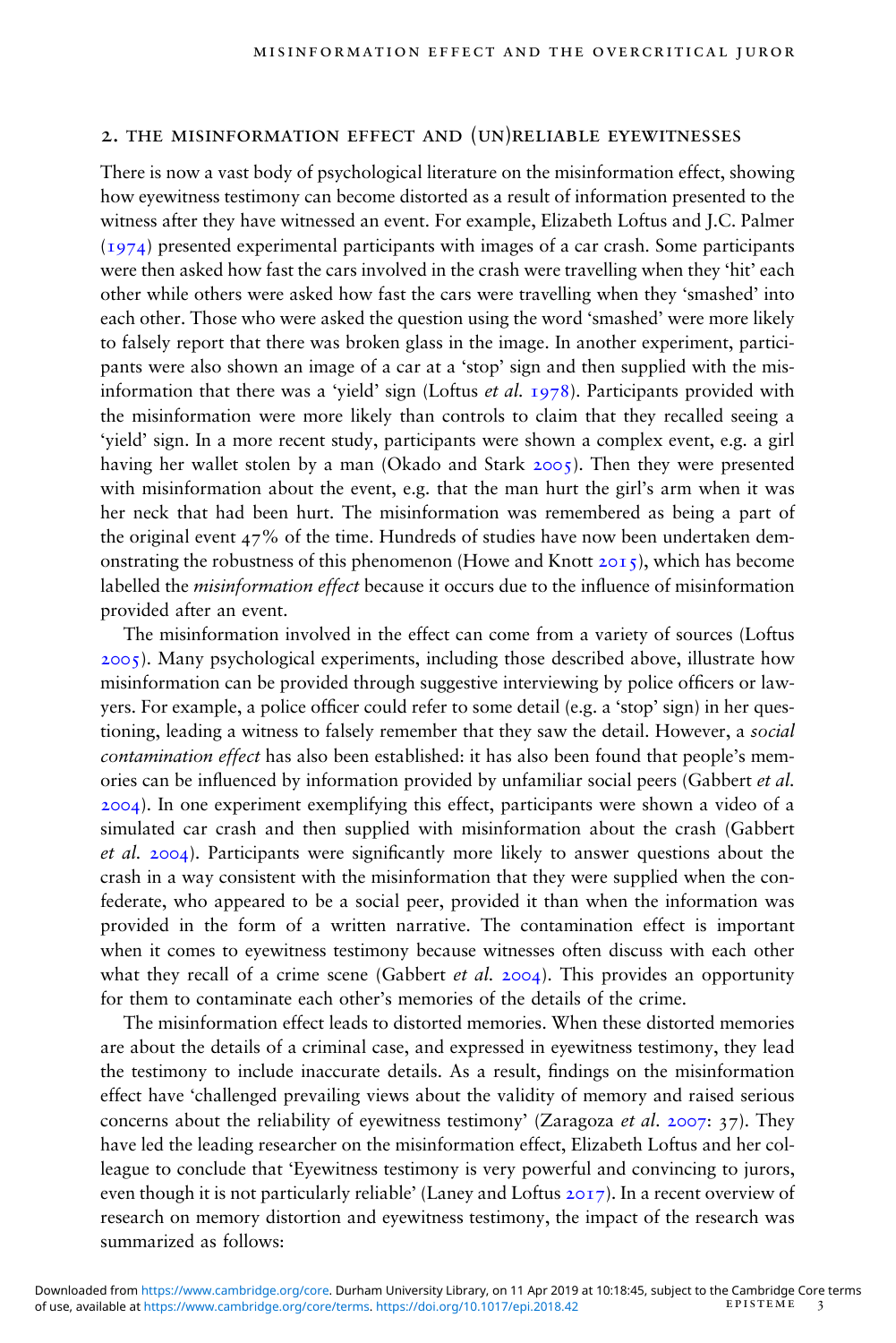For decades, psychologists and defense attorneys have maintained that eyewitness testimony can be notoriously unreliable, and courts, including the United States Supreme Court, have recognized this fact. (Wise et al. 2009)

In presenting psychological evidence in support of their view that eyewitness testimony is unreliable, these authors provide reason for jurors to lower the credence they give to eyewitness testimony to reflect the potential for eyewitness error.

In response to the findings on the misinformation effect, questions have been raised about the ability of jurors to determine whether eyewitness testimony is accurate and should be depended upon to formulate a correct verdict (e.g. Schmechel et al. 2006). As jurors tend to find eyewitness testimony to be compelling and persuasive (e.g. Brigham and Bothwell  $1983$ , but the testimony is subject to distortion due to the misinformation effect, jurors will tend to find evidence that can be distorted due to the misinformation effect to be compelling and persuasive. Under such conditions, jurors overestimate the adequacy of the testimony. Psychologists and legal theorists therefore argue that jurors should be informed about the psychological findings, so that they are aware that eyewitness testimony can result from distorted memory, and the credence given to the testimony can be reduced accordingly.3

In contrast, the philosopher Kourken Michaelian  $(2013)$  presents a challenge to the claim that eyewitness testimony is unreliable. Michaelian argues that the process of incorporating information acquired after an event via testimony is a reliable one, so the misinformation effect reliably produces true beliefs. Michaelian presents findings suggesting that the information that is provided after an event, influencing the recollection of the event, is often accurate. He cites a 1996 study undertaken by De Paulo and colleagues suggesting that in the majority of interactions people do not intentionally tell untruths, and that the vast majority of lies are about the liar, presented for psychological reasons. A further study cited by Michaelian suggests that people tend to tell the truth as a default, choosing to lie only when telling the truth would hinder the their goals, for example, leading to some degree of social awkwardness, tension, or discomfort (Levine et al. 2010, cited in Michaelian 2013).

What these studies suggest is that people tend to tell the truth when they have no motive to deceive. Moreover, where people are deceptive, it is usually in presenting information about themselves. This means that as long as the people sharing information about a crime to an eyewitness are knowledgeable about the subject matter that they are discussing, and are not talking about themselves, or aiming to achieve some goal that they cannot achieve through truth-telling, they are likely to present accurate information. If this information is integrated with other information deriving from memory, then the product is likely to be true beliefs about the crime that has been witnessed. The incorporation of information provided by others after experiencing a crime will therefore be a reliable belief-forming process. Michaelian concludes that:

<sup>3</sup> Numerous articles have been written advocating jurors being informed by psychological ndings on memory biases and responding to the view that eyewitnesses do not need to be informed by the findings because, for example, they are already aware of the fallibility of memory. Some examples include Stein  $(2003)$ , Wise *et al.*  $(2009)$  and Laney and Loftus  $(2017)$ .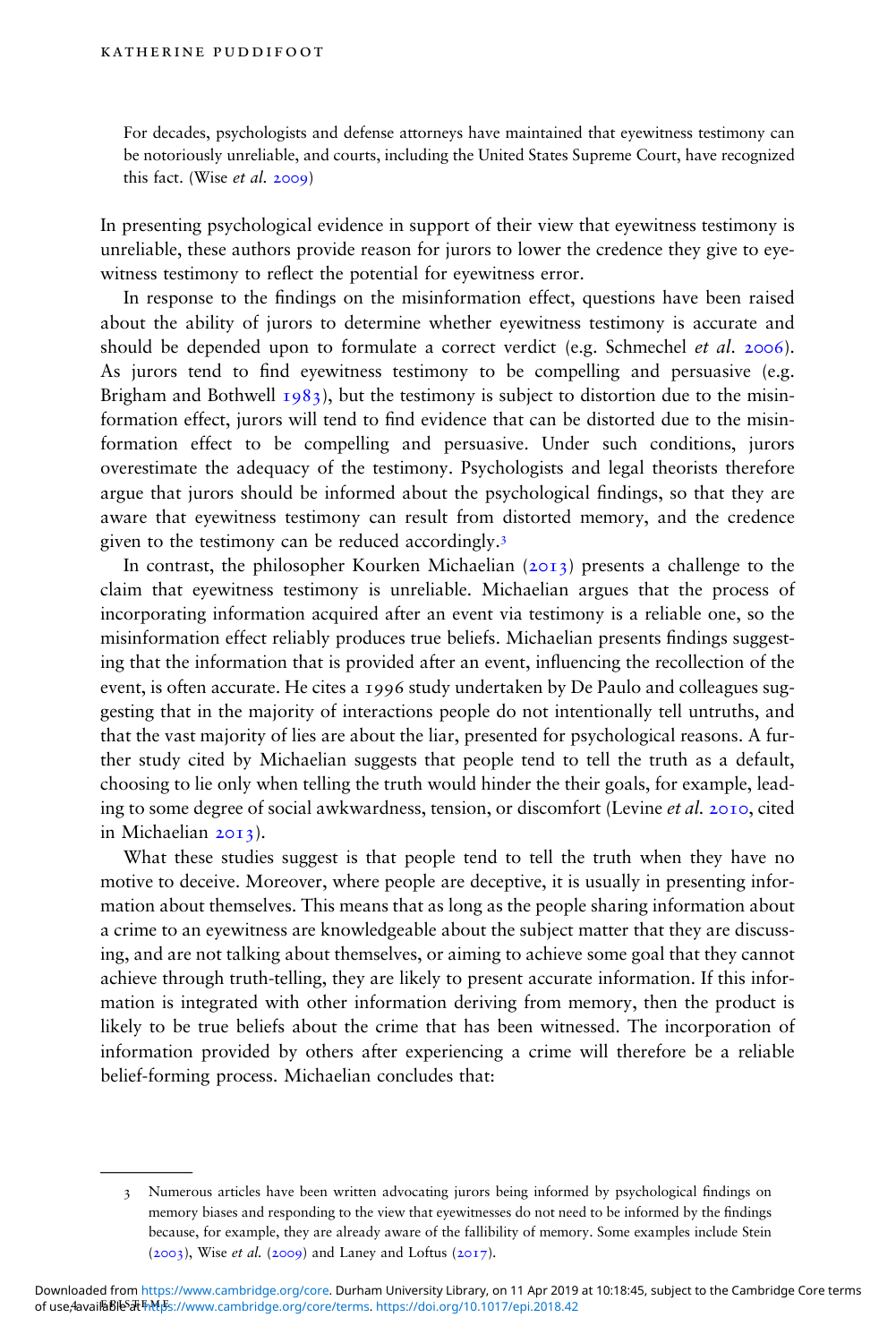given the operation of the honesty bias, most ... of the testimony received by an agent will be true; and if most of the testimony received by an agent is true, then ... the unknowing incorporation of testimonial information into episodic memory is a reliable process for the formation of memory beliefs (Michaelian 2013: 2450)

Michaelian's argument challenges the idea that eyewitness testimony is unreliable, suggesting that the memory beliefs on which eyewitness testimony depends tend to accurately reflect the reality of the crime because they are influenced by the true testimony that others have provided to the eyewitness.4

Michaelian's argument also provides reason to doubt that jurors assign inappropriate credence to eyewitness testimony. It might be argued that it is appropriate for jurors to take eyewitness testimony to be compelling and persuasive if the testimony tends to accurately reflect the reality of the crime that the testimony is about. If jurors assign appropriate credence to eyewitness testimony without being informed by psychological ndings on the misinformation effect then there will be no benefit to introducing these findings into the courtroom. Therefore, Michaelian's argument appears to present a challenge to both the idea that jurors assign inappropriate credence to eyewitness testimony and the idea that jurors are more likely to assign appropriate credence to eyewitness testimony if they are informed by psychological findings on the misinformation effect.

What, then, should be thought about jurors' responses to eyewitness testimony? Do jurors assign inappropriate credence to eyewitness testimony? Should psychological findings on the misinformation effect be introduced into the courtroom to prevent this error? It might seem that the debate between Michaelian and psychologists like Loftus needs to be settled to answer these questions. However, in this paper I do not aim to settle this debate. Instead, I propose a new argument that shows that jurors *are* likely to assign inappropriate credence to some eyewitness testimony. The argument does not depend on existing arguments in support of the view that eyewitness testimony is unreliable, nor upon arguments claiming to establish that it is reliable. However, as we shall see in section 9, the argument does provide new support for the conclusion that eyewitness testimony is more reliable than has been appreciated by psychologists who argue that the credence assigned to eyewitness testimony should be lowered. The argument therefore occupies an interesting position relative to the existing debates: I agree with psychologists like

<sup>4</sup> It is important to note that there is a significant epistemic flaw when incorporation occurs, even if the information that is incorporated is accurate: the believer and others have a false idea about the source of the memory belief. In some contexts, what people want from a testifier is evidence that they specifically witnessed some details of an event. For example, the testimony of one witness might be used to corroborate the testimony of another. If the corroborating testimony is the result of incorporation, especially the incorporation of information provided by the other witness, then the testimony will not provide the independent verification that it is taken to provide. In addition to this, sometimes testimony is taken to be especially valuable because it is the result of the personal experience of an eyewitness who is taken to be trustworthy. If the testimony is the result of the incorporation of information provided by another witness then the testimony will not perform the desired result. Each of these considerations suggest that although memory beliefs that involve incorporation will often accurately reflect details of remembered events, they will often nonetheless be misleading in ways that undermine them as sources of information in a criminal court. For current purposes, however, these worries shall be put aside because my positive argument does not depend on eyewitness testimony being reliable for the reasons that Michaelian  $(2013)$  outlines.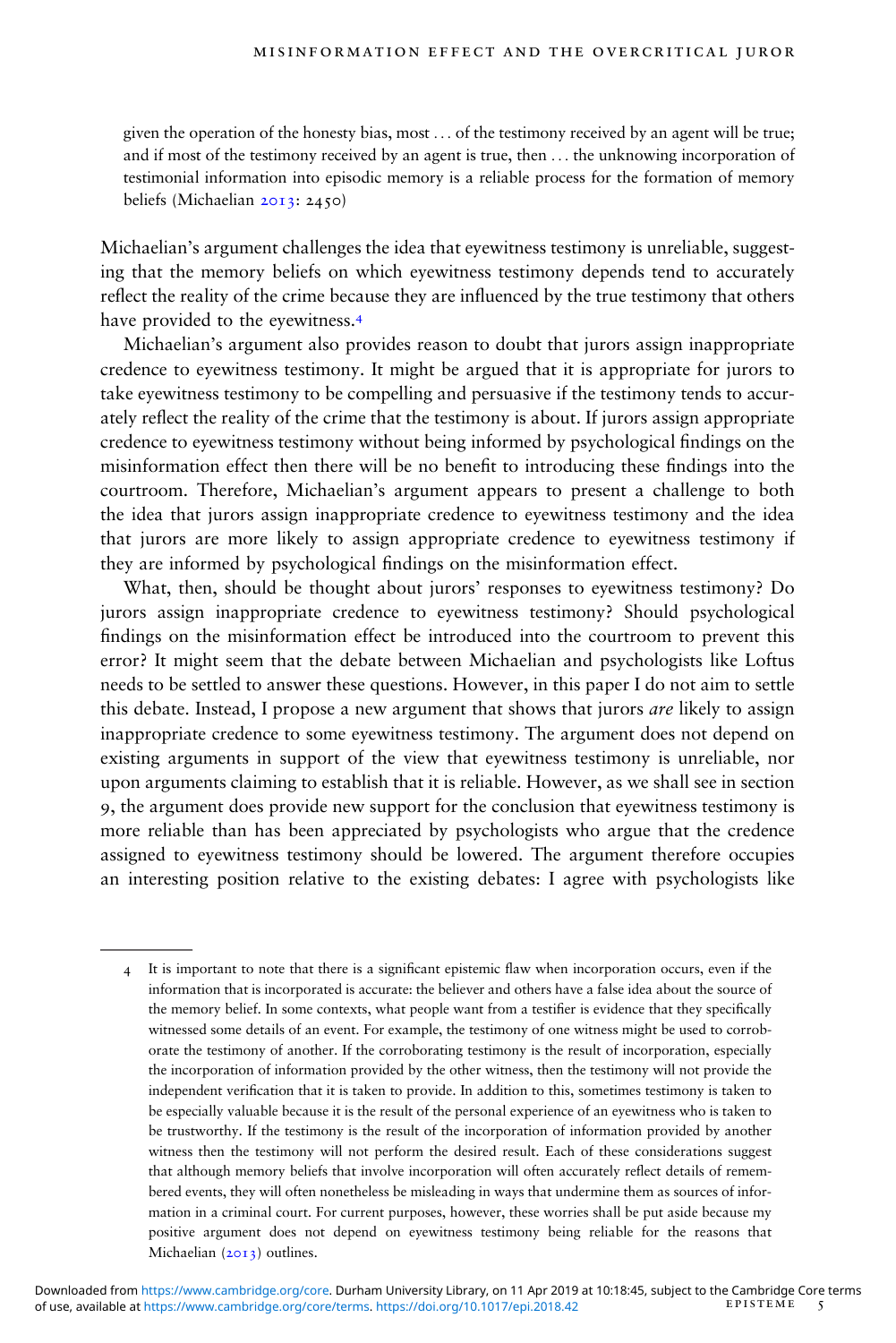Loftus that jurors assign inappropriate credence to eyewitness testimony *and* with Michaelian that eyewitness testimony is more reliable than it is often taken to be.

#### 3. a new look at juror credence assignments

The new argument I propose is the *overcritical juror argument*. According to the overcritical juror argument psychological findings on the misinformation effect should be utilized within the legal system *not* because this could ensure that the credence given to eyewitness testimony is lowered appropriately to reflect the potential for error due to the misinformation effect but instead because this could *prevent the credence* given to individual pieces of eyewitness testimony from being lowered inappropriately.

For the sake of the current discussion, a consequentialist approach is adopted when discussing what it is to lower credence appropriately. It is assumed that it is appropriate to lower the credence given to an individual piece of eyewitness testimony only if, in so doing, one increases the chance of a correct verdict being reached about the case in which the testimony is used. One inappropriately lowers the credence given to an individual piece of eyewitness testimony if, in so doing, one decreases the chance of a correct verdict being reached. My claim is that the psychological findings on the misinformation effect present very good reason to think that the credence given to individual pieces of eyewitness testimony is frequently lowered in a way that reduces the chance of a correct verdict being reached. On a more positive note, the same psychological findings can be utilized within the legal system to prevent errors of this type from occurring.

#### 4. the cases

The cases that are of interest are those in which an eyewitness appears to be discredited because of a single or small number of errors in their testimony. The following are examples. An eyewitness describes a car travelling at a specific speed but CCTV evidence shows that the car was travelling more quickly or slowly. An eyewitness claims that a car involved in an accident passed a yield sign when there was actually only a stop sign at the scene. An eyewitness claims that the person who committed a crime was wearing glasses but photographic evidence suggests that they were not. In the specific cases of interest, jurors who are assessing the credibility of an eyewitness's testimony conclude one or both of two things: (i) the eyewitness intends to deceive by providing false details; (ii) the eyewitness does not have a good supply of true memories about the event about which they are testifying. This section establishes that these types of reactions occur.5

Let us first consider how jurors might come to conclude that an eyewitness has an intention to deceive on the basis of evidence of errors in their testimony. One important role of jurors is to detect whether an eyewitness intends to deceive (see e.g. Seniuk 2013), but people, including those working within the legal system, are generally no better than

<sup>5</sup> In the current discussion it will not be possible to establish the frequency with which these cases occur. But even if I do not establish that the cases are common, it is important and notable that they occur, because they can lead to injustice, i.e. incorrect verdicts being made in criminal trials due to testimony being given less credence than it deserves.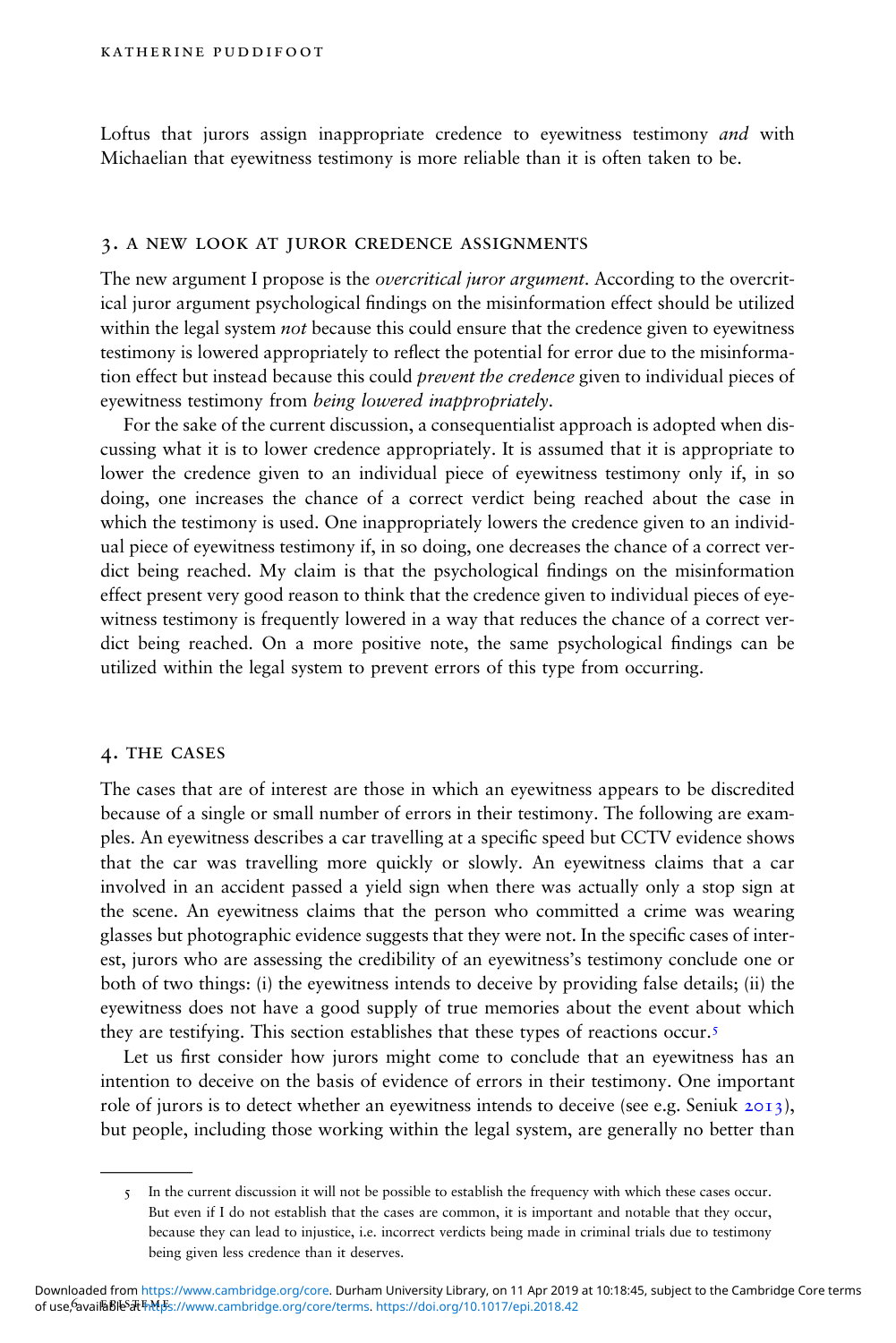chance at discerning whether someone has honest or dishonest motives in providing information (Ekman and O'Sullivan 1991; Bond and DePaulo 2006). One clue that is often taken to indicate that a person who is testifying is being dishonest is inconsistencies or errors in their testimony (ten Brinke and Porter  $2013$ ). And people who adopt an initial position of mistrust towards an individual are especially likely to view errors as evidence of an intention to deceive (Meissner and Kassin 2004). The nature of criminal cases is that stakes are high and there can be numerous actors with competing goals, so jurors will often adopt a starting point of suspicion, suspecting any eyewitness of having a motivation to deceive. When these factors are combined, jurors are likely to take evidence of errors to indicate that a person has an intention to deceive. This is especially likely where the erroneous evidence is perceived as providing support for a verdict that the eyewitness is expected to favour. A juror could then lower the credence given to all or many substantive parts of the eyewitness's testimony, that is, those parts of the testimony that indicate something significant about the guilt or innocence of certain suspects, on the basis that they think that the eyewitness intended to deceive when providing the details.

Now let us consider how jurors might come to conclude on the basis of evidence of a single or small number of errors that an eyewitness does not have a good supply of true memories of the event about which they are testifying. Support for this claim comes from a series of psychological studies on the effect of eyewitness error. The studies show that where an eyewitness provides details that are refuted the overall credibility of the eyewitness testimony is reduced. For instance, where participants in an experiment were given two sets of contradictory evidence from fictional eyewitnesses about a fictional car accident, and one set included trivial details that were refuted, the testimony of the eyewitness who provided those details was subsequently given less credibility (Borckardt et al. 2003). A similar effect occurred when experimental participants were shown testimony containing inconsistencies; they found the eyewitness to be less effective and were unlikely to convict on the basis of the testimony (Hatvany and Strack 1980; Berman and Cutler 1996), even when the inconsistencies related to trivial details (Berman *et al.* 1995). It is important that testimony was discredited, and not taken to provide the support for a particular verdict that it would otherwise seem to provide, when the errors that were demonstrated related to *trivial* information. The truth or falsity of the trivial details would not establish guilt or innocence. Nonetheless, those fullling the juror role were less likely to convict when the trivial details were shown to contain errors or be inconsistent with other evidence. This shows that errors in some details within an eyewitness's testimony, i.e. the trivial details, are taken to undermine the credibility of other details, i.e. those that indicate guilt or innocence. Eyewitnesses are assumed, based on a small number of trivial errors, to lack a generally good supply of true memories. These experimental findings thus provide good reason for thinking that that jurors are susceptible to concluding that an eyewitness lacks a good supply of true beliefs about a case based on evidence of a single or small number of errors.

#### 5. eyewitness error and the intention to deceive

In the next three sections I aim to show that the juror who responds to evidence of error in eyewitness testimony by concluding (i) or (ii) will be susceptible to assigning inappropriately low credence to various of the eyewitness's beliefs when the error is due to the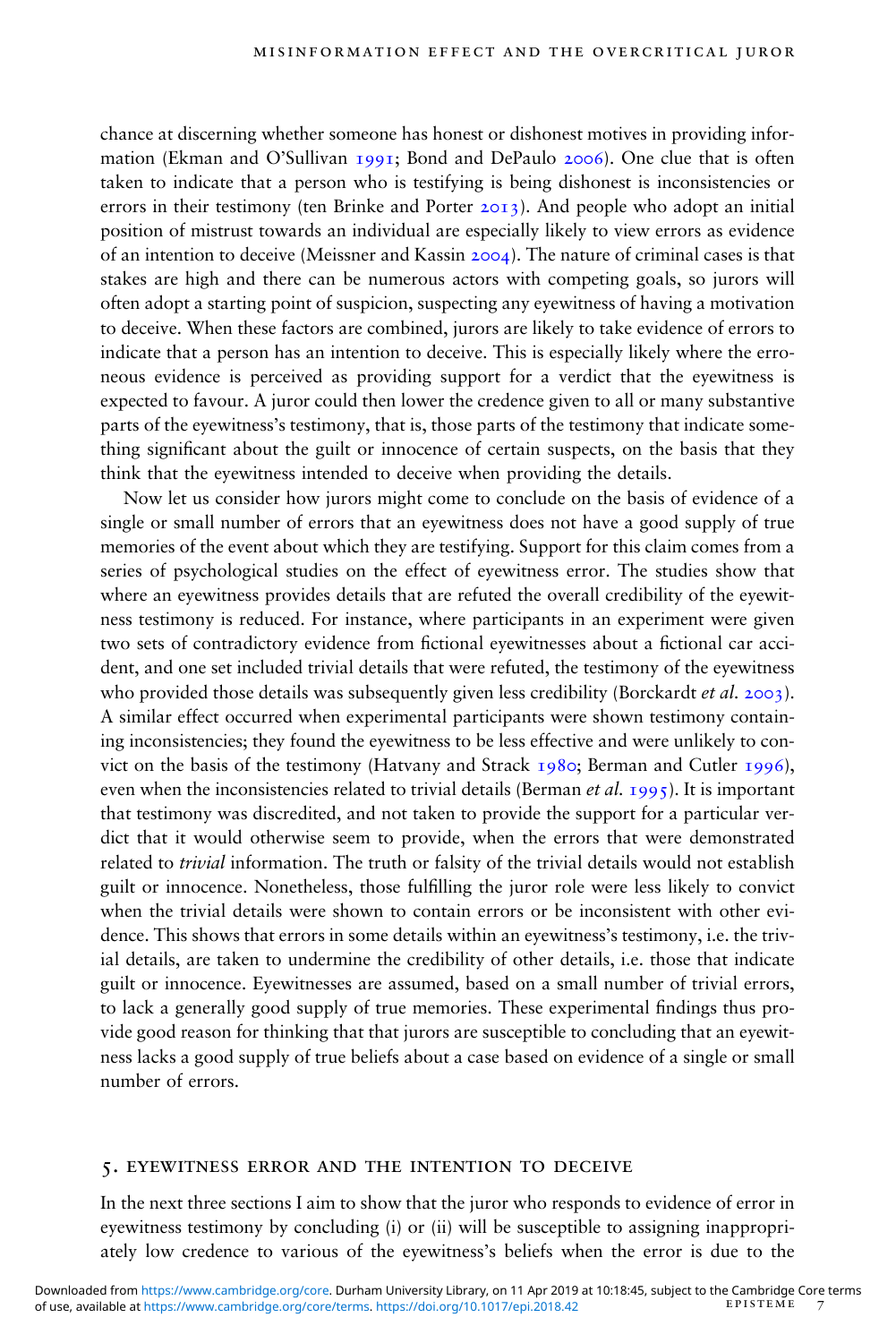misinformation effect. This section focuses on how the conclusion that evidence of error shows that the eyewitness has an intention to deceive will be false when their error is due to the misinformation effect. To see this point, it is useful to reflect upon the explanation of the effect given in the cognitive sciences, and how it implies that the effect occurs without being caused by a motivation to deceive.

The misinformation effect is argued by cognitive scientists to be the result of the ordinary operation of human cognitive mechanisms. The effect has been explained by appeal to the constructive nature of memory (see e.g. Loftus  $2005$ ; Schacter *et al.*  $2011$ ; Michaelian 2013). According to *constructivism*, traces of information rather than discrete records of events are stored to memory and the traces are combined at the point of retrieval to construct a representation of a past event. This phenomenon is taken to explain the misinformation effect in the following way: Traces of information about one's personal experience of an event can become combined with traces of information of being provided with testimony or information about being suggestively questioned so that one falsely recalls events in a way that is consistent with information provided after the event (Loftus  $2005$ ; Schacter *et al.*  $2011$ ; Michaelian  $2013$ ). Where the information that is provided after the event by others is *misinformation* the result is the misinformation effect: distorted memories are formed that are consistent with the misinformation rather than genuinely reflecting the event as experienced.

As such, the effect does not occur due to any intention to deceive on the part of the believer. Some memory distortions seem to have motivational components, for example, memory systems can filter incoming information in ways that are self-enhancing, supporting a positive view of the person doing the remembering (Wilson and Ross 2003; Sutton 2009). However, even in these cases, the motivational component of the distortion is not taken to involve any consciously chosen intention to deceive. Moreover, the misinformation effect in particular is explained at the level of cognitive mechanism without reference to the motivation of the person who possesses the cognitive mechanism (see e.g. Schacter *et al.*  $2011$ ). This means that even an eyewitness testifier who is strongly driven by the desire to provide true testimony, and who has no conflicting desires, can be susceptible to the effect.

As errors in the details provided within eyewitness testimony can be the result of the misinformation effect, and the misinformation effect is not caused by an intention to deceive, errors in the details of testimony can occur in the absence of an intention to deceive. Jurors who assess the credibility of an eyewitness who provides erroneous testimony due to the misinformation effect and conclude that they intend to deceive are therefore likely to inappropriately lower the credence that they give to much of the eyewitness's testimony.

#### 6. eyewitness error and a good supply of true memories

Let us now consider the second conclusion that could be drawn on the basis of evidence of error in an eyewitness account: that the eyewitness does not have a good supply of true beliefs about the event about which they are testifying. This section shows that it is consistent with evidence of error in an eyewitness account that occurs due to the misinformation effect that the eyewitness has a good supply of true beliefs about the event that they could provide in their testimony.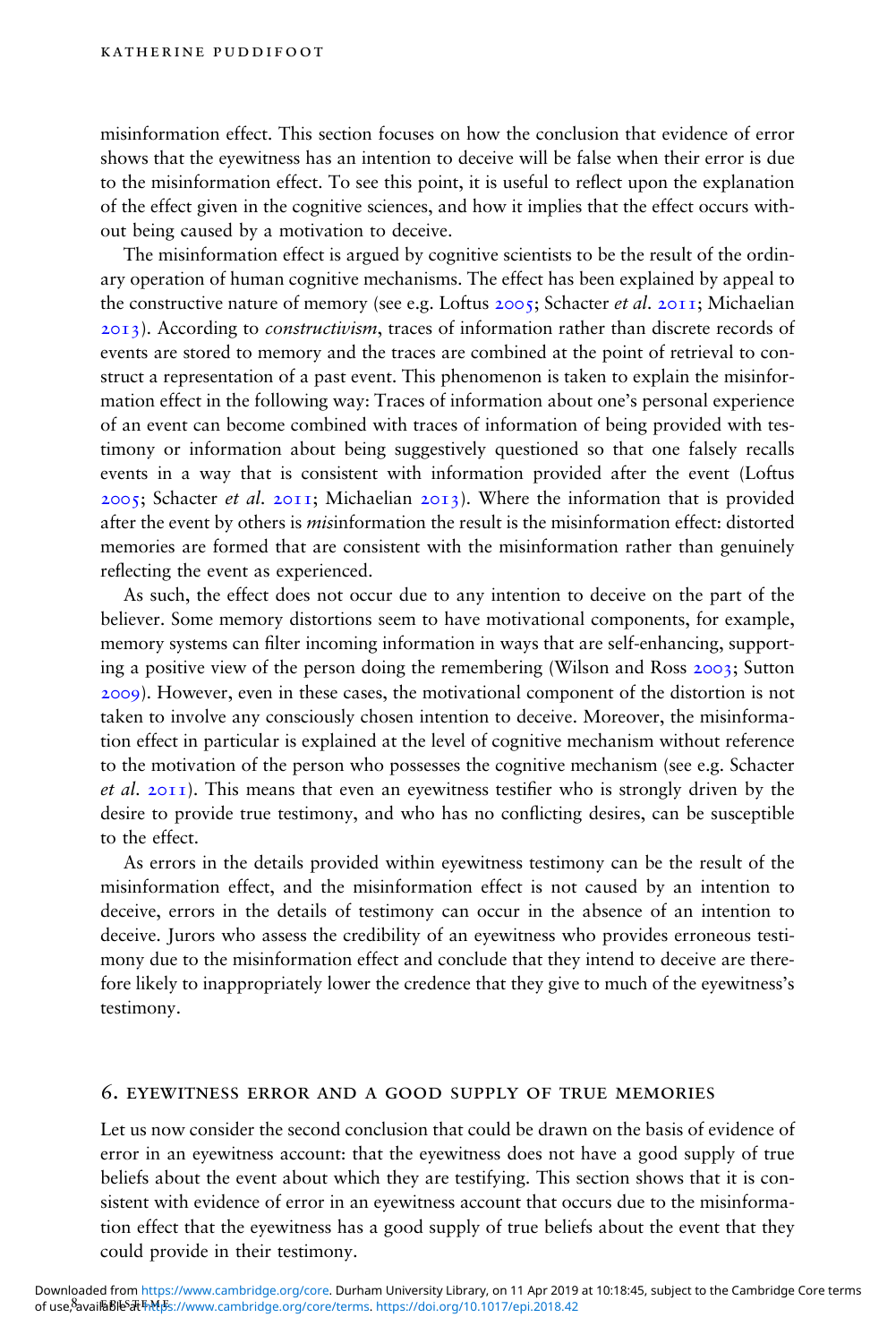It is, first of all, consistent with evidence of error in an eyewitness's account that she is intellectually virtuous (Montmarquet 1987, 1993; Zagzebski 1996).<sup>6,7</sup> In section 5 it was shown that the best existing explanation of the effect suggests that an eyewitness can be properly motivated to provide true testimony but nonetheless make errors due to the effect. This means that the eyewitness can be conscientious in the way that she attempts to recall information from her memory, she can be open-minded about what happened, she can be driven by the aim to pay attention to detail and display many other intellectual virtues (Montmarquet 1987, 1993; Zagzebski 1996), and so on, but nonetheless make errors in her recall of an event due to the misinformation effect. As long as there is good reason to think that a person who displays intellectual virtues of this kind is likely to have many true beliefs about any particular event, it is consistent with errors due to the misinformation effect that the eyewitness can have a good supply of true beliefs about an event as a result of being intellectually virtuous.

Second of all, a person is likely to have a good supply of true beliefs about the gist of an event that they have experienced even if they lack true beliefs about the details of that event. For example, an eyewitness might falsely recall that a person involved in an accident passed a 'stop' sign rather than a 'yield' sign but nonetheless accurately recall that one person travelling at a dangerous speed caused the accident. What reason is there for thinking this? Psychological studies suggest that human memory systems form two sorts of representations of events: gist representations and verbatim representations (Brainerd and Reyna 2002). This fact is taken to explain the phenomenon found in the Deese– Roediger–McDermott series of experiments (developed by Deese 1959, and revised by Roediger and McDermott  $1995$ ). In these experiments participants are shown a list of words (e.g. baker, butter, filling, brown, dough, grain, flour, knife, wheat, old) and asked to recall them. They systematically and predictably claim to have studied words that are not on the list but are semantically related to words on the list (e.g. bread). This phenomenon is explained in the following way: the participants form a gist representation of the items in the list (e.g. bread-related items) as well as a verbatim representation (containing each individual item). When they come to recall the items they utilize the gist-representation, filling out the details in the list in a way that fits the common theme of the list. They make the error of claiming that they studied unstudied words because they include items that fit the theme captured by the gist representation but were not on the original list. It is thought that the gist-representation remains while the verbatim representation fades (Brainerd and Reyna 2002), allowing the rememberer to retain key information even as their grasp of the details fade. The dissociation between the two forms of representation means that an eyewitness might lack an accurate representation

<sup>6</sup> Whether or not the eyewitness can be displaying intellectual virtue in the formation of the false memory will depend upon whether or not one is committed to the view that being virtuous requires success in attaining the truth (compare Zagzebski (1996) and Montmarquet (1987, 1993) on this matter). All that is important for current purposes, though, is that the eyewitness is not displaying negative intellectual character traits that are likely to manifest in the formation of other beliefs, leading to other errors in testimony.

<sup>7</sup> Recent discussions have questioned whether there are stable intellectual character traits that can count as intellectual virtues (Alfano 2013). I put this worry aside for the moment. All that is required for the current discussion is that it is possible that the eyewitness is behaving, in forming beliefs and recalling information about an event, in a way that could ttingly be described as intellectually virtuous (or not as intellectually vicious) if it were the expression of stable intellectual character traits.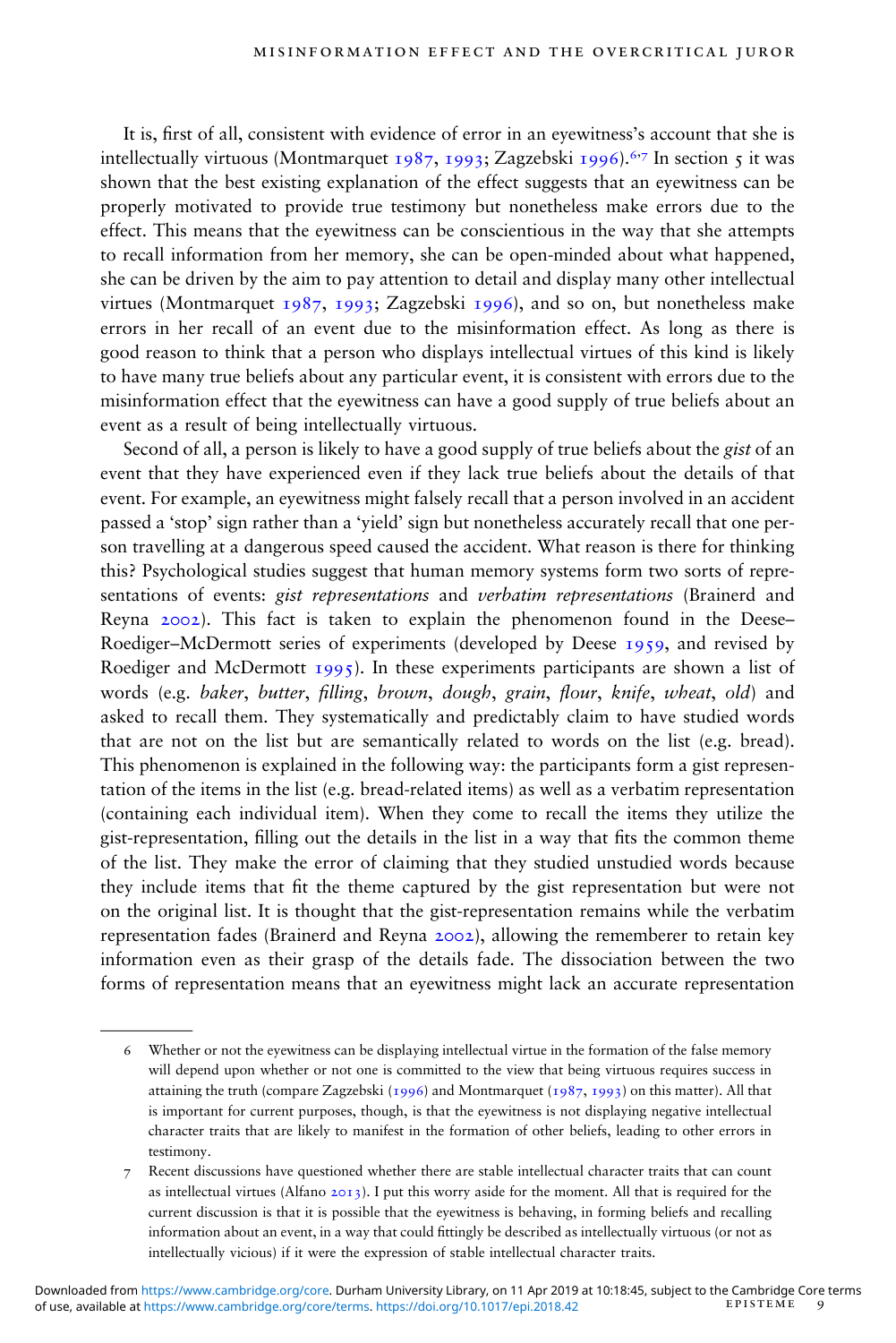of some of the details of an event but nonetheless be a good source of information about the gist of the event.

Psychological studies also suggest that the eyewitness will have a good supply of true beliefs about many details of an event other than those about which she has provided erroneous testimony. The studies suggest that at least one of a number of 'eliciting' or triggering conditions need to be in place for the misinformation effect to occur (Loftus  $2005$ ), and, for any event, these conditions might be in place for some details about the event but not others. Most obviously, for the misinformation effect to occur, misinformation about the details of an event must be made available to the person who misremembers. For example, an eyewitness must be exposed to suggestive questioning or provided misinformation from another eyewitness about the specific detail. A person can be provided misinformation about some particular detail of an event (e.g. the type of sign that a car passed through) but not some other detail (e.g. the colour of the car). She can consequently be subject to the misinformation effect with respect to her memories of some details of the event but in a position to provide accurate details about others.

Other factors that determine whether a person is susceptible to the misinformation effect include: (i) the time that passes between them being provided with misleading information and them being asked about the event (Loftus *et al.* 1978); (ii) whether or not they think that they were in a good position to form an accurate memory (e.g. whether or not they think they were drunk when the incident occurred) (Assefi and Garry  $2002$ ); (iii) the social status of the person who provides the misinformation (Dodd and Bradshaw 1980; Smith and Ellsworth 1987; Underwood and Pezdek 1998); (iv) whether or not the accent of the person who provides the misinformation conveys that they are powerful and socially attractive (Vornik *et al.* 2003); (v) whether or not there is a strong discrepancy between the person's memories of the event and the information provided about the event (Tousignant *et al.* 1986); (vi) whether the person pays attention at the point of encoding the information and the point of retrieval (Zaragoza and Lane 1998); (vii) whether or not the person is repeatedly exposed to the misleading information (Mitchell and Zaragoza 1996; Zaragoza and Mitchell 1996).

For any event, some of these triggering conditions might be present for some details of an event but not others. For example, one might undergo repeated questioning about whether a person accused of dangerous driving passed through a 'stop' sign without stopping, while the colours of the cars involved in the accident are never mentioned to you. Or you might confidently remember the make and model of the car, because you are a car mechanic so think that you were in a good position to form an accurate memory of this detail, and vehemently reject the suggestion that the car was another make and model, thereby avoiding the misinformation effect. But you might simultaneously be susceptible to misremembering that there was a 'stop' sign because you did not attend to the street signs at the scene of the crime. In cases of this sort, psychological studies suggest that some details of an event are likely to be misremembered due to the misinformation effect while other details are remembered accurately.

Furthermore, there is reason to think that people will often avoid the misinformation effect even when they could be susceptible (Michaelian 2011). Source-monitoring errors are a leading explanation of the misinformation effect (for reviews see e.g. Belli and Loftus 1994; Lindsay 1994; Mitchell and Johnson 2000). The misinformation effect involves people misidentifying memories that have their source in testimony as memories that have their source in experience. But cognitive scientists argue that source-monitoring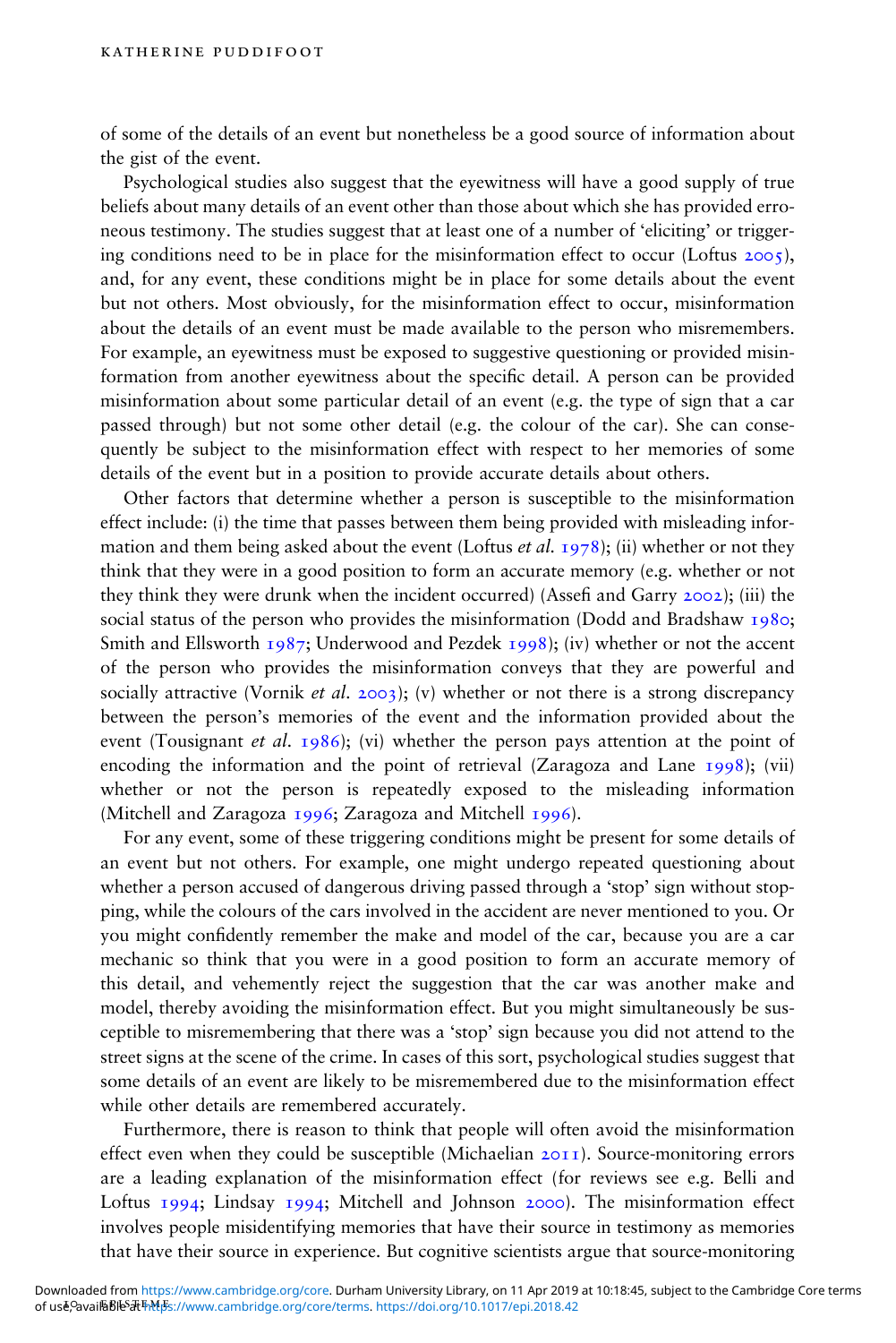errors are exceptional because traces of information stored in memory bear the mark of their origins (Johnson  $1988$ ). For example, memory representations of events that have been perceived are usually experienced as more vivid than memory representations of events that are dreamed (Mitchell and Johnson 2000). Source-monitoring involves comparing the experiential characteristics associated with the representations to expectations of what the characteristics would be like if they were produced by, for example, experience rather than dreaming (Mitchell and Johnson 2000). The experiential differences between the representations ensure that people are often good at identifying their source through this comparison (Michaelian  $20I1$ ). The process is not infallible, of course: the fallibility of the process explains how the misinformation effect occurs, but it is thought that the process is reliable because the marks of origin reliably indicate the source of memories (Michaelian 2011). Work on source-monitoring thus suggests that people often avoid the misinformation effect because they can properly identify the source of some misinformation that they have been supplied. Consequently, evidence that a person has made an error that is the result of the misinformation effect does not mean that she is likely to make numerous other errors 8

In sum, then, findings from the cognitive sciences strongly suggest that a person can display errors in her eyewitness testimony due to the misinformation effect while nonetheless having a good supply of true beliefs about the event about which she is testifying. She might (a) have an excellent intellectual character; (b) be able to accurately remember the gist of what happened in the event; and (c) be able to accurately remember many details. This means that jurors who conclude on the basis of evidence of errors in an eyewitness's testimony about an event that she lacks a good supply of true beliefs relating to the event are likely to inappropriately lower the credence they give to some details in the testimony.

#### 7. errors and the ordinary functioning of good eyewitnesses

The argument presented so far provides reason for accepting that it is consistent with an eyewitness providing testimony that includes false details that she has a good supply of true beliefs that she is motivated to provide in the witness stand. This section shows that, if leading theories in cognitive science and contemporary philosophy of memory are correct, the errors that occur due to the misinformation effect are the result of a feature of human cognitive systems which can bring substantial epistemic benets. Moreover, the epistemic benets gained through this feature or these features of human cognition increase the chance of any person being a good eyewitness. This means that errors in testimony can be a sign of the ordinary operation of the cognitive mechanisms that make human beings able to be good eyewitnesses.

To substantiate this point, I first outline various descriptions of the functions of the cognitive mechanisms that produce the misinformation effect provided in the cognitive sciences and philosophy of memory (in section  $7 \text{·r}$ ). I show that all of the functions bring distinctive epistemic benefits (section  $7.2$ ). I argue that the mechanisms are

<sup>8</sup> To be clear, evidence of the misinformation effect is robust, suggesting that it occurs quite commonly. However, the claim is that source monitoring is still generally quite reliable, so we can trust that a person is often correct about the source of their beliefs. It is therefore incorrect to mistrust them about all of the information that they provide.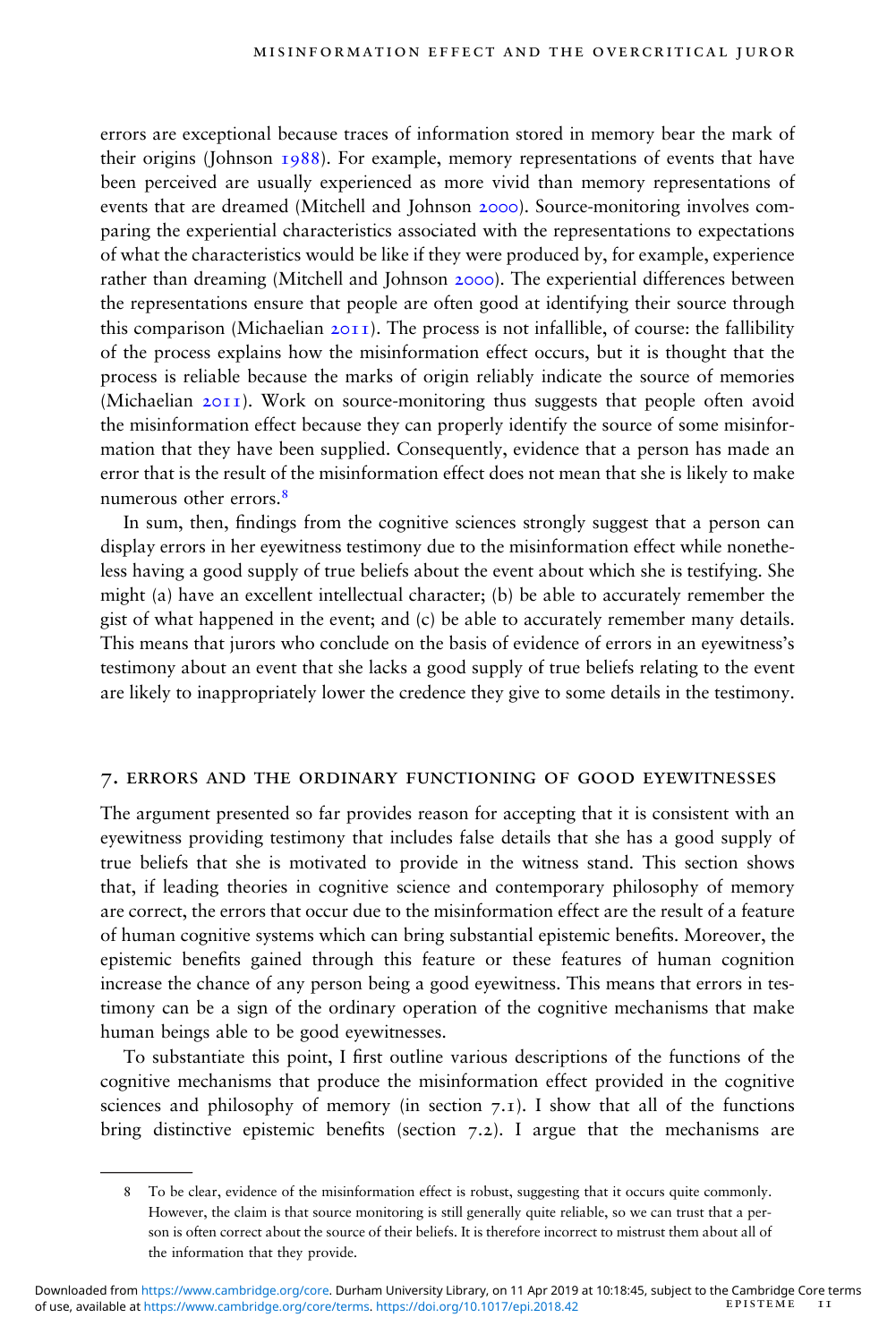epistemically innocent: although they bring epistemic costs they also bring substantial epistemic benefits that would otherwise be missed (section  $7.2$ ). Then I show that the benefits facilitate humans, who each possess the mechanisms, being good eyewitnesses (section 7.3).

Epistemic benefits are defined for the purposes of the current discussion as features of a cognitive system that facilitate the achievement of epistemic goals 'including acquiring new true beliefs; retaining and using relevant information; increasing the coherence of a set of beliefs; and gaining understanding' (Puddifoot and Bortolotti 2018). There has been a great deal of discussion within the cognitive sciences about how memory distortions, such as the misinformation effect, are the result of the ordinary operation of cognitive mechanisms that are *adaptive* (see e.g. Schacter et al. 2007, 2011; Sutton 2009). However, the current discussion focuses on how the cognitive mechanisms responsible for the memory distortion bring specifically *epistemic* benefits.

#### 7.1 Functions of constructive memory systems

As discussed in section  $\varsigma$ , the misinformation effect is explained by leading cognitive scientists as being a result of the *constructive nature of human memory systems* (see e.g. Loftus  $2005$ ; Schacter *et al.*  $2011$ ; Michaelian  $2013$ ). The *archival view of memory*, according to which memory functions like a storehouse, storing complete and discrete records of events, is now generally rejected and a variety of versions of constructivism have come to dominate the cognitive science and philosophy of memory (Robins 2016; for defences of constructivism see e.g. Bartlett 1932; Neisser 1967; Suddendorf and Corballis 1997, 2007; Loftus 2005; Schacter and Addis 2007; Schacter et al. 2007, 2011; Shanton and Goldman 2010; Michaelian 2011, 2013, 2016a, b; Klein 2013; De Brigard 2014).

Constructivists argue that the cognitive mechanisms responsible for memory support functions other than accurately representing the past (Schacter and Addis 2007; Suddendorf and Corballis 2007; De Brigard 2014; Michaelian 2016a, b). According to constructivism, the best way to explain the frequency of the systematic and predictable memory errors studied in the cognitive sciences – including the misinformation effect – is to suppose that the production of accurate representations of the past is not the sole, or even the main, function of the cognitive mechanisms that support remembering (Sutton 1998; De Brigard 2014).<sup>9</sup> Constructivists appeal to evidence suggesting that people with pathologies like Alzheimer's are less prone to some common memory errors that are the result of the process of construction (Schacter *et al.* 1996, 1997; Melo *et al.* 1999). This evidence is taken to show that failing to accurately represent the past is a part of the proper functioning of the cognitive mechanisms that underpin memory – proper functioning that is disturbed in cases of the pathology involved with Alzheimer's. If inaccurately representing the past is a part of the proper functioning of the cognitive mechanisms responsible for memory then accurately remembering the past cannot be the sole function of those mechanisms. Furthermore, constructivists appeal to evidence suggesting that

<sup>9</sup> Stronger and weaker versions of this argument are possible. It could be argued that remembering is at least one of the primary functions of the cognitive mechanisms that produce memories, but that the systems support other functions. Alternatively, it could be argued that remembering is not the primary function of the cognitive mechanisms that produce memory (see De Brigard 2014 for a version of the latter view).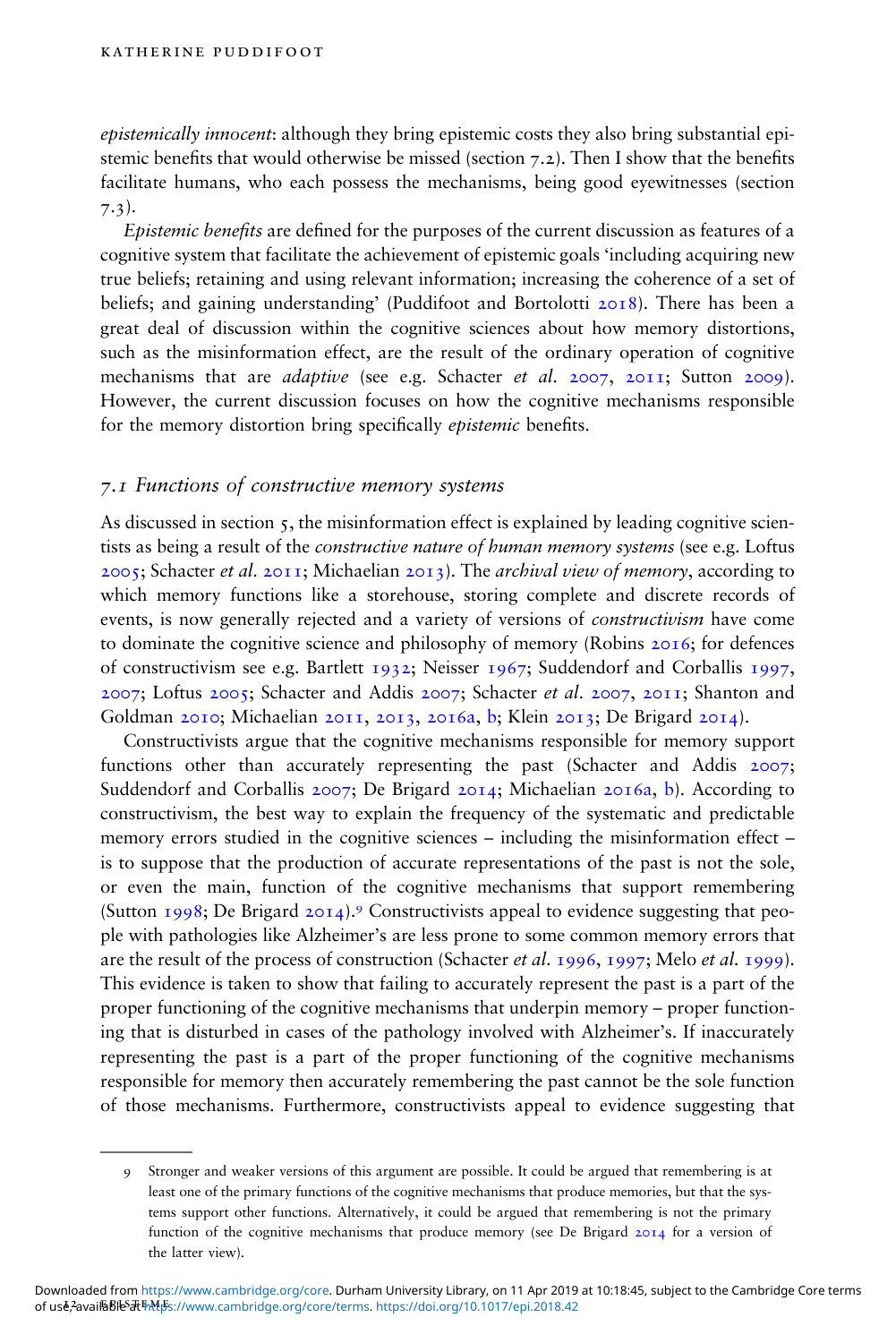susceptibility to common memory errors correlates with the ability to successfully complete some cognitive tasks, including those involving convergent thinking (Howe et al. 2010; Dewhurst *et al.* 2011). Each of these findings are taken to support the conclusion that the cognitive mechanisms that produce memories, including the distorted memories produced as a result of the misinformation effect, subserve a broader cognitive function, encapsulating but not limited to remembering past events.

There is some disagreement among constructivists about the precise functions that are subserved by the cognitive mechanisms that produce memories. What follows is a survey of the constructivist positions.

On the mental time travel view, the goal of the cognitive mechanisms is mental time travel: the projection of the self into the past or future (Tulving  $1985$ ; Suddendorf and Corballis 1997, 2007).

Episodic memory implies a mental reconstruction of some earlier event, including at least some of the particularities of that event, such as the principal characters involved, the actions that took place, the setting, and the emotional reactions. Metaphorically speaking, it might be regarded as the result of a mental journey into the past. This idea is readily extended to the future. Based on previous experiences, we can imagine specific events in the future, including the sorts of particularities that have characterized events in the past. (Suddendorf and Corballis 2007: 301)

On the mental time travel view, remembering involves mental time travel into the past, but it is unlikely that the cognitive mechanisms evolved to support time travel in this direction. The adaptive advantage of mental time travel comes from its facilitation of time travel into the future: i.e. the ability to experience how future events are going to be (Suddendorf and Corballis 2007). By accurately predicting the future, mental time travel supports good decision-making, which increases fitness.

The following evidence is used to support the mental time travel model: (i) Evidence that increased distance of an event from the present reduces the phenomenological richness of the experience of the event regardless of whether the event is in the past or future (D'Argembeau and van der Linden 2004). (ii) Evidence that patients with amnesia who are unable to answer questions about yesterday are also unable to answer questions about tomorrow (Tulving  $1985$ ; Klein *et al.* 2002). (iii) Evidence that patients with depression who struggle to retrieve information about specific events in their past also struggle to imagine future episodes (Williams *et al.* 1996). (iv) Evidence that children gain the ability to answer questions about yesterday and tomorrow at the same age: around 4 years old (Busby and Suddendorf 2005). (v) Brain-imaging studies suggesting that the same 'core network' of neural regions is utilized in remembering the past and predicting the future (Okuda *et al.* 2003). Each of these findings suggests that the ability to project oneself into the past and future are supported by the same cognitive mechanisms. A plausible evolutionary explanation of the existence of the cognitive mechanisms is that their primary function is to facilitate the projection into the future required for good quality decision-making.

Daniel Schacter and Donna Addis (2007, see also Schacter et al. 2007, 2011) defend a similar view of the functions of the cognitive mechanisms supporting memory to that of the mental time travel model, but focus more closely on the operation of constructive processes. According to their constructive episodic simulation hypothesis, the primary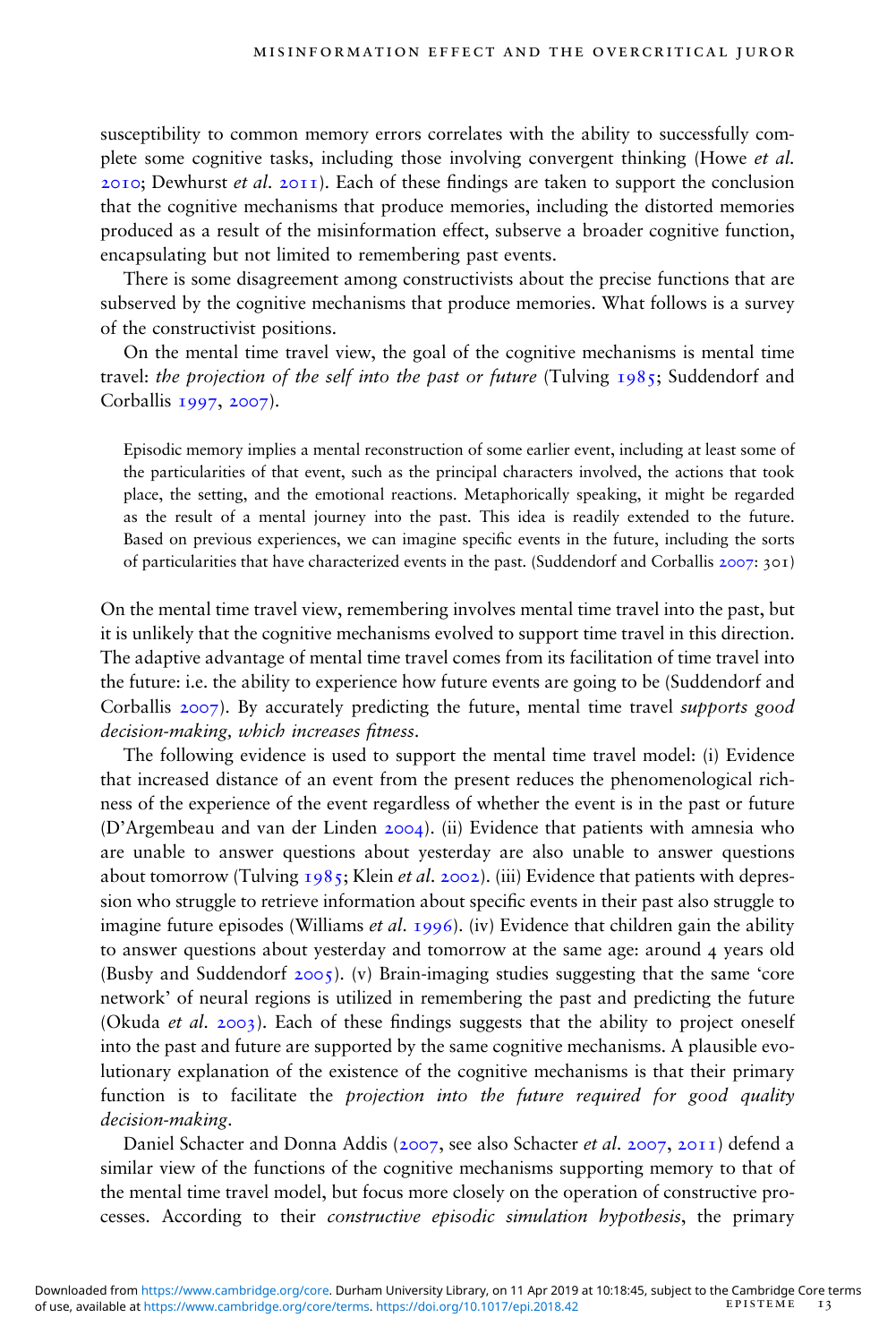function of human memory systems is *the flexible simulation of future events*.<sup>10</sup> The constructive nature of human memory facilitates accurate simulation of future events because the future never precisely resembles the past. Constructive cognitive mechanisms allow information from various different events to be abstracted and combined to simulate novel future events. Although the process of construction facilitates accurate simulations of the future, it also explains errors such as the misinformation effect because the process of construction can involve 'miscombining elements' (Schacter *et al.* 2011), including from memory and testimony.

The idea that the function of memory is to simulate the future has received uptake from philosophers of memory defending simulationist approaches to memory (Shanton and Goldman 2010; Michaelian 2011, 2016a, b). On the simulationist view, remembering is 'generating a more or less probable representation of a target event' (Michaelian 2016b: 6). Successful remembering can be distinguished from unsuccessful remembering, such as confabulation, on the basis that successful remembering is produced by memory systems operating in ways that tend to produce true simulations whereas confabulation occurs through memory systems operating in ways that tend to produce false simulations (Michaelian 2016b).

In defending his episodic hypothetical thinking model, Felipe De Brigard ( $20I4$ ) argues that the cognitive mechanisms that produce memories operate to meet a broader goal than that specified within the mental time travel and constructive episodic simulation hypothesis views: the formation of simulations of what might happen or might have already happened to us.<sup>11</sup> De Brigard argues that his view is consistent with a vast body of evidence. It is consistent with the evidence suggesting that the same cognitive mechanisms underpin projection into the past and future, which also supports the mental time travel view and the constructive episodic simulation hypothesis. If the main function of the cognitive mechanisms is to develop representations of events that might happen or might have already happened to us then these representations could be used to project oneself into the past or future. The *episodic hypothetical thinking model* is also consistent with evidence that memory retrieval is sensitive to the probability of an event happening in a particular context. For example, the rate at which participants correctly or incorrectly recalled that an item was found in a context was predicted by their judgements of the likelihood that the item would be found in the context (Hemmer and Steyvens 2009). On this view, the way that memories are constructed reflects the probability that the event occurred (in any particular way): constructions are plausible representations of ways that things could be.

De Brigard's view is distinct from the mental time travel view and constructive episodic simulation hypothesis because it suggests that the main functions of the cognitive mechanisms that produce memories include facilitating thinking about counterfactuals, i.e. what could have happened but did not. Support for this more inclusive view of the functions of

<sup>10</sup> Because the episodic constructive simulation hypothesis shares with the mental time travel view the claim that the function of the cognitive mechanisms underpinning memory is to facilitate prediction of the future it finds support in the abovementioned empirical findings supporting the mental time travel view that show that there are, for example, similar cognitive underpinnings for judgements about the past and future and correlations between cognitive deficits in remembering the past and predicting the future.

<sup>11</sup> De Brigard's view can be interpreted as a form of simulationism (Michaelian 2016b) or as an alternative to simulationism (Robins 2016). This matter can be put aside for current purposes.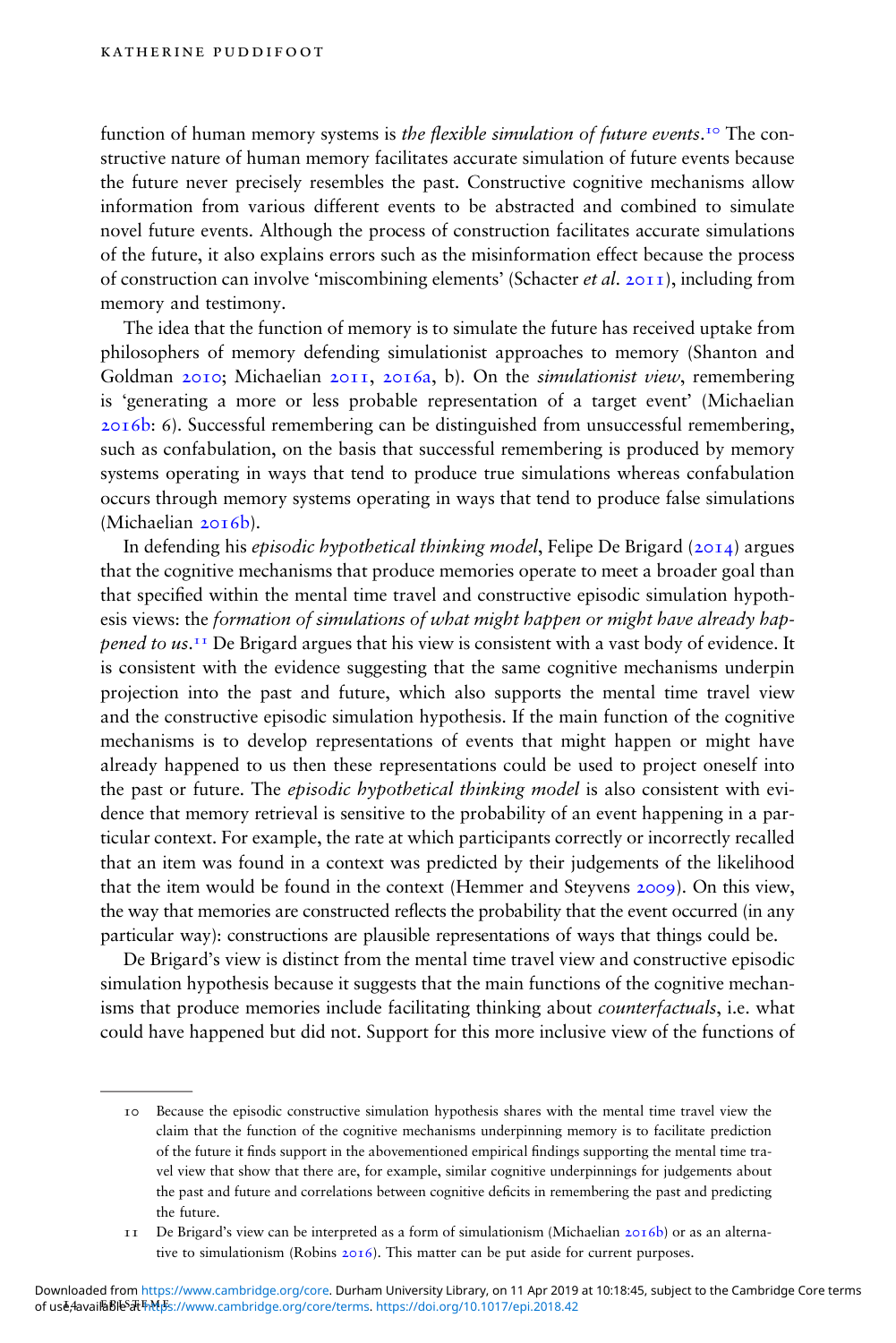memory systems comes from the following sources: (i) Evidence that children begin counterfactual thinking at the same time memories begin consolidating in long-term memory and when episodic future planning begins (German and Nichols 2003). (ii) Evidence of patients with deficits in both episodic memory and counterfactual reasoning, for example, evidence that people with amnesia provide impoverished descriptions of plausible imagined events (Hassabis et al. 2007; Rosenbaum et al. 2009). (iii) Evidence suggesting that there are similarities in the phenomenology and amount of details given by participants during thinking about episodes in the past and future and during counterfactual thinking (De Brigard and Giovanello 2012). (iv) Evidence that the same 'core network' of brain regions is implicated in counterfactual thinking and recollection of autobiographical information (Addis *et al.* 2009; van Hoeck et al.  $2012$ ). Each of these pieces of evidence is consistent with the cognitive mechanisms underpinning memory having as their main function the formation of simulations about what might happen or might have happened to us, including simulations of counterfactual events. On this view, the misinformation effect would occur due to the binding together of information from experience and testimony to formulate a plausible hypothesis about what might have happened in the past.12

In sum, then, recent research from the cognitive sciences and the philosophy of memory suggests that memory errors such as those present in the misinformation effect are the result of the ordinary operation of cognitive mechanisms that support functions other than the representation of past events: (i) *projection into the future required for good qual*ity decision-making; (ii) flexible construction of simulations of the future; and/or (iii) hypothetical thinking about what might happen or might have happened (including counterfactual thinking).

#### 7.2 Epistemic benets and epistemic innocence

Each of the functions ascribed to the cognitive mechanisms underpinning memory (and outlined in section  $7.1$ ) brings substantial epistemic benefits. Projection of oneself into the future facilitates numerous epistemic goals. It produces beliefs about the future. When successful, the projection produces *true* beliefs about the future. When it draws upon past experiences, projection into the future produces beliefs about the future that cohere with beliefs about the past. It allows one to navigate one's environment by setting expectations about features likely to be found in an environment. It can therefore facilitate

The distinguishing feature of the hybrid account is that it emphasizes the importance of the retention of information. However, the account allows that construction is a central part of the process of memory formation. The view is therefore consistent with the cognitive mechanisms that produce memory beliefs performing various functions other than the retention of key information, such as the simulation of future events or the formation of plausible hypotheses about what might or might have happened.

<sup>12</sup> Sarah Robins ( $2016$ ) defends a *hybrid account of memory*, which integrates elements of constructivism with the traditional archival view of memory. Robins argues that it is only possible to explain the memory errors studied found in the DRM experiments if one accepts that memory systems retain traces of information about past events that are used in the process of constructing representations of the past. It is only possible to explain why participants often claim that they had studied words that were not on the list studied but were semantically related to the list words by supposing that the participants retain traces of information about the experience of reading the list. Therefore, remembering involves forming a representation of a past event through a combination of retention of information about the event and construction.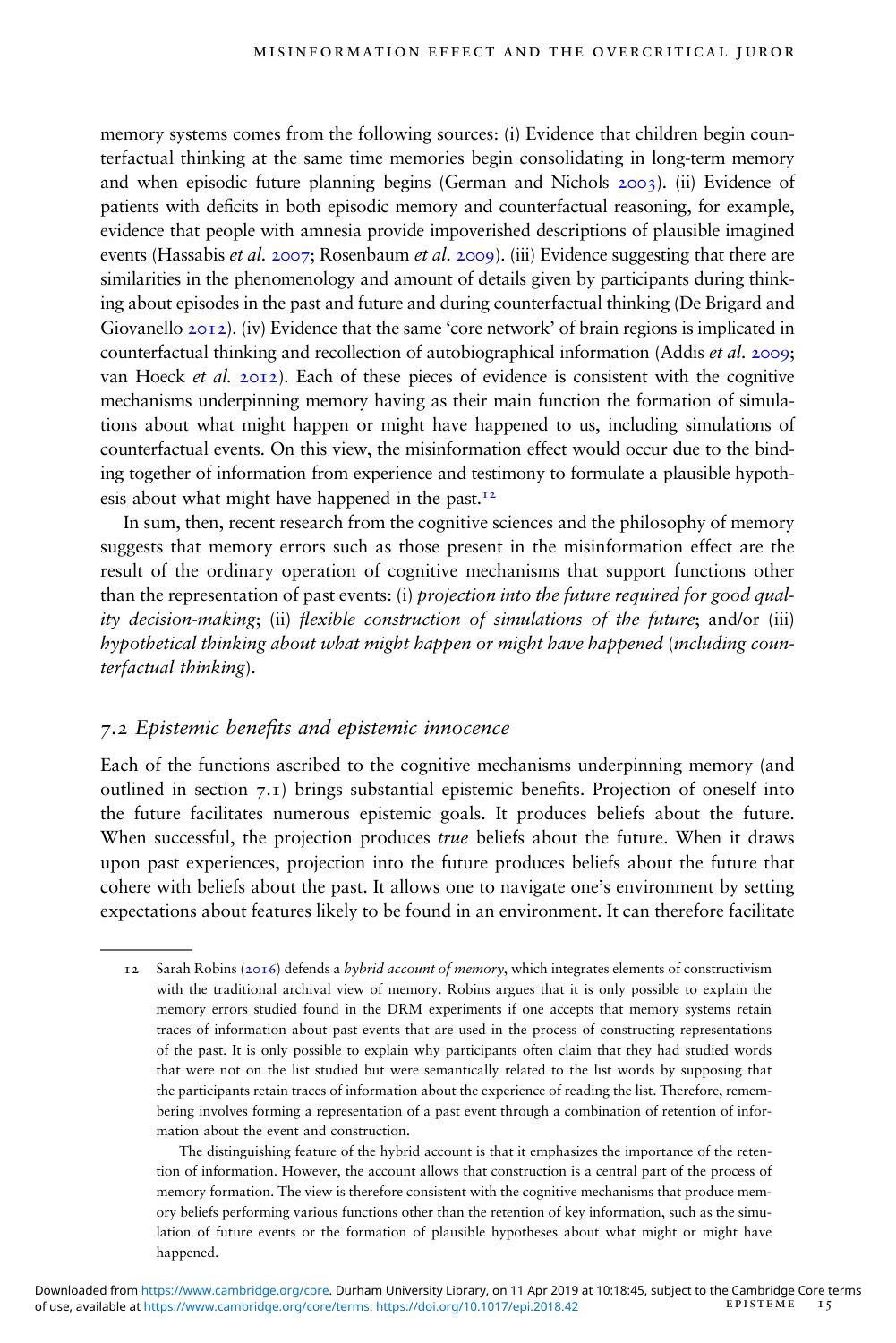the acquisition of knowledge and understanding downstream. For example, a scientist designing the methodology for an experiment might project herself into the future experimental setting. In the process, she might form true beliefs about the future. She might form beliefs about the experiment that fit with her beliefs about past experiments. As a result, she might have correct expectations about what measurements to make and data to gather. She might consequently obtain scientific knowledge and understanding as a result of successful mental time travel.

The construction of simulations of future events from traces of information about various different past events brings an extra epistemic benet, in addition to the general benefits of mental time travel. It facilitates the flexibility of thought and creativity required to predict novel events, which are unlike any single event that has previously been experienced. Once these events are predicted, the agent will be in a good position to gain knowledge and understanding about the events and their consequences.

Engagement in hypothetical thinking about what might happen and what might have happened also facilitates the achievement of epistemic goals. Episodic hypothetical thinking facilitates the imagination of events that have not yet been experienced, providing a source of creativity, which allows people to determine what is likely to happen. It is therefore a source of knowledge and understanding. It focuses the attention of an agent on likely outcomes. When interpreting the past, making predictions about the future, or considering what might have been but was not, there are countless possibilities to countenance. Therefore, the task of selecting likely outcomes could be extremely computationally complex, intractable even. Episodic hypothetical thinking formulates representations of only a subset of these possibilities: those that could plausibly have occurred. It therefore simplifies what could otherwise be an intractable computational task so that correct judgements are more likely to be made about what could have happened and what could happen in the future.

Due to the epistemic benefits associated with the ordinary functioning of the cognitive mechanisms that produce false memory beliefs like those produced by the misinformation effect, myself and Lisa Bortolotti (Puddifoot and Bortolotti  $20I8$ ) have argued that the mechanisms are *epistemically innocent*. A cognitive mechanism is epistemically innocent if it meets the following conditions:

- (Epistemic Cost) Cognitive mechanism produces epistemically costly cognitive states.
- (Epistemic Benefit) Cognitive mechanism has some *significant* epistemic benefits for an agent.
- (No Alternatives) There is no available alternative cognitive mechanism that would enable the agent to avoid the epistemic costs while conferring the same epistemic benefits.

The memory mechanisms that produce the misinformation effect are epistemically costly because they lead to the production of false memory beliefs, for example, memory beliefs that incorporate false information provided via suggestive police questioning. Furthermore, when people have false memory beliefs, or even true memory beliefs that misrepresent the source of the beliefs (as in the misinformation effect), they lack selfknowledge. However, as has been demonstrated so far in section 7, on the best existing theories in the cognitive science and philosophy of memory the same cognitive mechanisms also bring significant epistemic benefits. The mechanisms facilitate the successful prediction of the future, allow the flexible recombination of information drawn from various past experiences, and/or allow hypothetical thinking about episodes that are likely to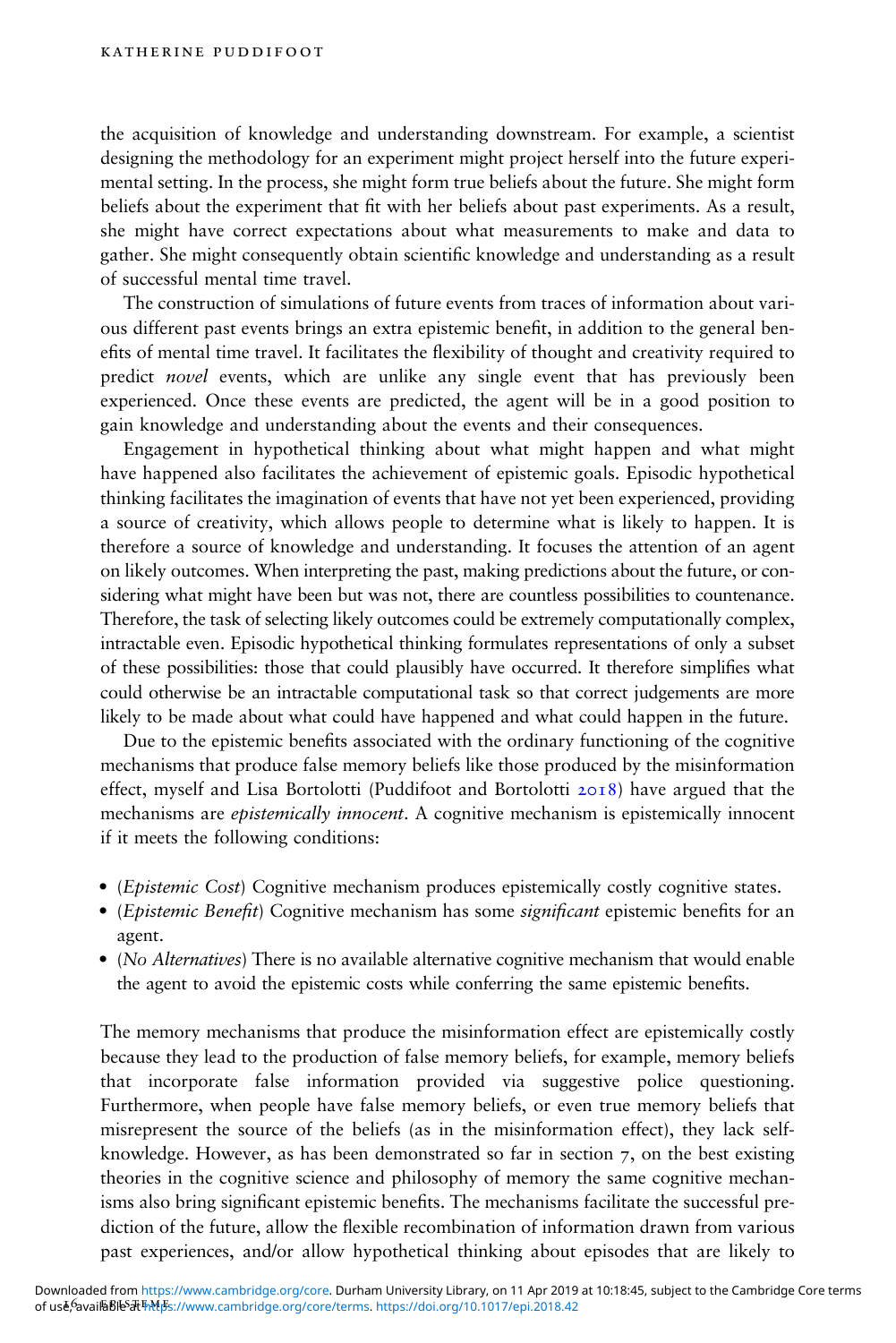occur. Each of these functions brings substantial epistemic gains. Meanwhile, there are no alternative human cognitive mechanisms that operate like storehouses, storing complete and accurate records of past events, and therefore invulnerable to errors such as those involved in the misinformation effect. The cognitive mechanisms that produce the misinformation effect are therefore epistemically innocent.

The epistemic innocence of the cognitive mechanisms that produce memory errors, including through the misinformation effect, is important because it is intuitive that evidence that a mechanism produces false memory beliefs and is susceptible to falsely representing past experiences is only negative from an epistemic perspective (Puddifoot and Bortolotti 2018). People who display memory errors, including the misinformation effect, can be taken to be poor epistemic agents, and poor sources of information. However, memory errors such as those produced by the misinformation effect should not be taken to indicate that a person is a poor epistemic agent. The errors should not be viewed wholly badly from an epistemic perspective. This is because the memory errors can be an indication of the ordinary operation of cognitive mechanisms that bring substantial epistemic benefits, facilitating the achievement of important epistemic goals.

#### 7.3 Epistemic innocence and eyewitness error

The ideas of section 7.2 can now be applied to the case of eyewitnesses in criminal trials who make errors as a result of the misinformation effect. When they make the errors, there are subsequent epistemic costs: they misrepresent a detail of the crime that they have witnessed and lack self-knowledge about some of what they have experienced. However, the error is due to the ordinary operation of constructive cognitive mechanisms that are epistemically innocent: although the cognitive mechanisms produce errors, they bring significant epistemic benefits that would otherwise be missed. Moreover, importantly, the epistemic benefits make human beings able to be good eyewitnesses. Therefore, an eyewitness can display errors in their testimony due to the ordinary functioning of cognitive mechanisms that make them otherwise a good eyewitness, with a good supply of true beliefs to provide via their testimony. To illustrate this point, we will now consider each of the functions identified in sections 7.1 with the constructive cognitive mechanisms underpinning memory and how the epistemic benefits that they bring increase the chance of people being good eyewitnesses.

Being able to project oneself into the future is crucial to giving requisite attention to the features of a crime that occurs in one's presence, and to identifying what information about a crime will be relevant to future investigations. Imagine that there is a collision between two cars after one car passed over some traffic lights into a dangerous position at an intersection. What would make a person a good eyewitness in this case? She would notice that the car was passing into a dangerous position at the intersection. Then she would attend closely to the situation. She would be attentive to the colour of light that the car passed through, and the speed at which the car travelled, being able to predict that these are salient features of the situation. Once the accident occurred, she would be able to predict which features of the event would be important to future police investigations (colour of light, speed of travel, etc.). She might immediately mention these to the police to reduce the chance that she misremembers the details. She would engage in these activities, which would increase the chance of her being a good eyewitness to the case, by increasing the chance that she has a good supply of true beliefs about the case, because she was able to successfully predict the future.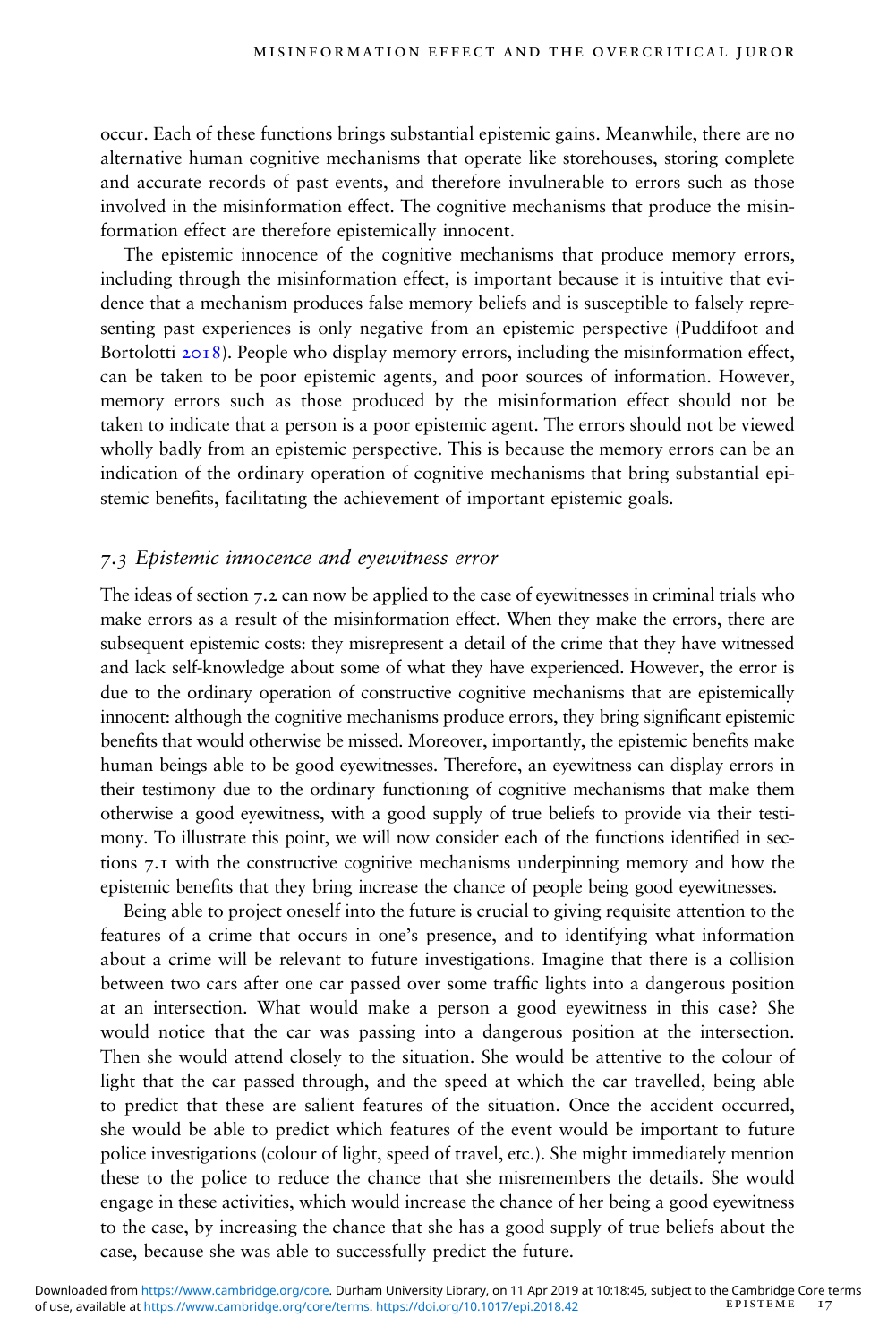The epistemic benefits of being able to project oneself into the future would here manifest as having true beliefs about what is likely to happen, what it is important to attend to, and what information should be passed on to the police. The downstream epistemic benefits of projection into the future would include the knowledge about the crime gained due to the proper attention paid to salient features of the situation.

Flexibly recombining pieces of information about various events facilitates being a good eyewitness by allowing people to draw on their own experiences of numerous different experiences to predict features of what will often be a novel event: the experience of witnessing a crime. Eyewitnesses will commonly not have had previous experiences of witnessing crimes, or, if they have had experiences of this type, the crimes and their experiences of witnessing those crimes will differ. They will therefore need to think flexibly, combining information about various different experiences that they have had that are similar in some respect to the current experience to make a prediction about what is likely to occur, what information is likely to be useful to criminal investigations, and so on.

Let us now consider the epistemic benefits of the final function associated with the cognitive mechanisms that produce memory beliefs: episodic hypothetical thinking. We found in section 7.2 that episodic hypothetical thinking brings the epistemic benefits of facilitating creative thinking about events that have not occurred and of reducing the number of possible outcomes an agent has to consider when thinking about what might happen by eliminating outcomes that are implausible. Creative thinking is crucial to imagining what is likely to happen in a crime, and what is likely to be relevant in a criminal trial. The tendency to selectively imagine only events that are likely to happen will increase the likelihood that an eyewitness has correct beliefs about what will happen, attends to appropriate information, identifies the information that will be relevant to a future inquiry, and so on. If an eyewitness considers only plausible outcomes of the crime and criminal process then considering less plausible outcomes will not distract her.

If existing theories within the cognitive sciences and philosophy of memory are correct, then, the cognitive mechanisms that produce memory errors through the misinformation effect bring substantial epistemic benefits other than representing the past *and* these benefits facilitate humans being good eyewitnesses. Human memory systems support mental time travel, flexible simulation of future events, and/or hypothetical thinking about what might happen or have happened. Each of these functions is epistemically beneficial in a way that allows human beings to be good eyewitnesses. This means that when a person displays errors due to the misinformation effect, these errors are the result of the ordinary operation of cognitive mechanisms that facilitate people being good eyewitnesses. Errors that are likely to be taken to show that an eyewitness lacks a good supply of true beliefs about the case about which they are testifying are actually explained by the presence of cognitive mechanisms that facilitate having a good supply of true beliefs about the case.

It is worth noting that the fact that someone has constructive cognitive mechanisms that facilitate mental time travel, flexible simulation of future events, or hypothetical thinking about what might happen or have happened does not mean that they will be a better eyewitness than other people. If two competing eyewitness testimonies are given, and one testifier is subject to the misinformation effect, then this does not mean that this testier is more likely than the other to provide a good supply of true beliefs about the case. This is because it is not the case that some people have constructive memory systems that bring the epistemic benefits identified in sections  $7.2$  and the current section and others do not – they will each have constructive memory systems, with the epistemic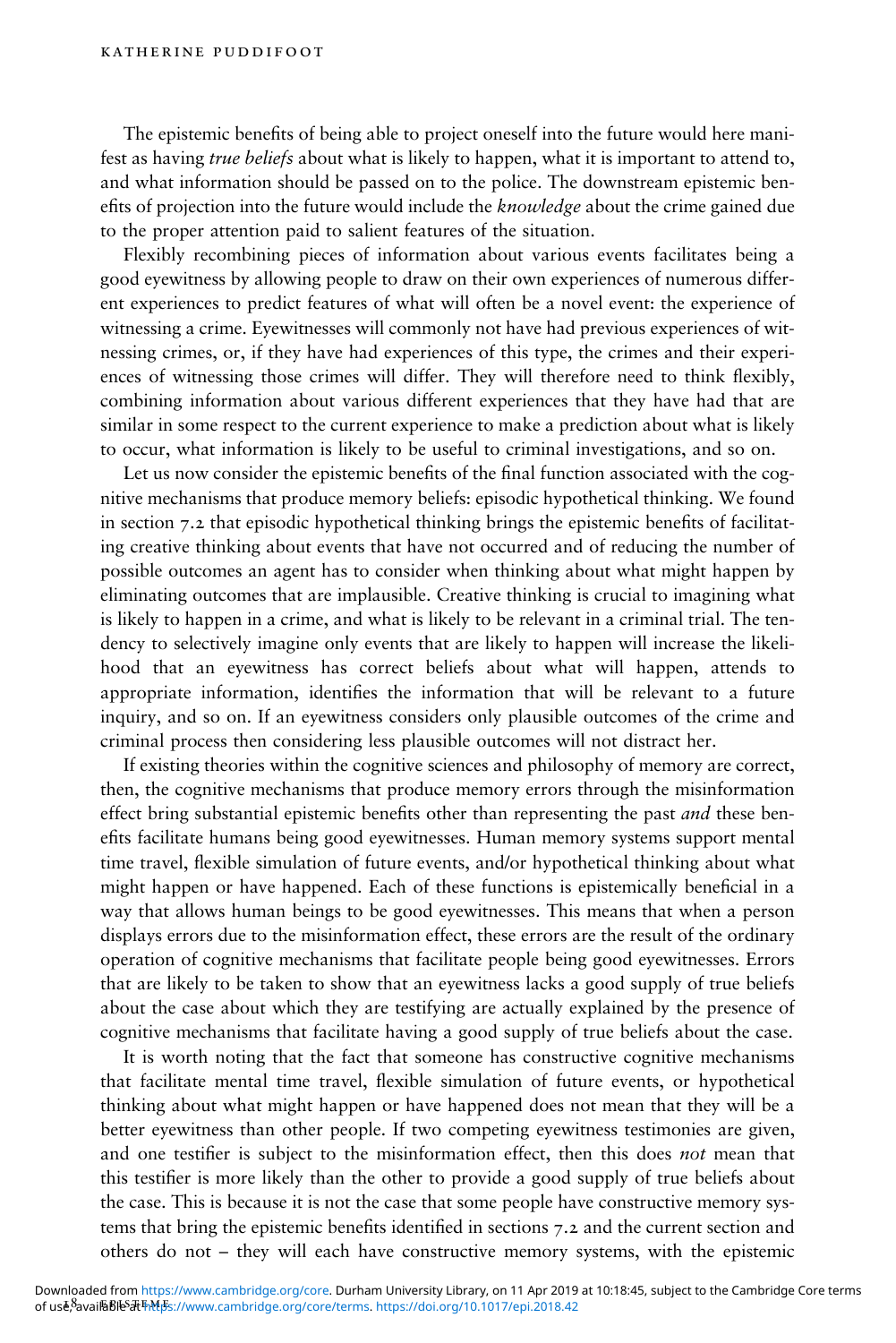benefits they bring. On the other hand, because all eyewitnesses have constructive memory systems, they are all susceptible to the misinformation effect. Therefore, evidence that one eyewitness has been susceptible to the effect does not provide good reason to think that they are overall less reliable than another eyewitness.

There is substantial import to the observation that errors due to the misinformation effect are the result of the ordinary operation of human cognitive mechanisms that are epistemically innocent in ways that facilitate being a good eyewitness. It reveals the extent of the error that can be made by jurors when they infer from evidence of eyewitness error that is due to the misinformation effect that an eyewitness lacks a good supply of true beliefs. Not only do jurors err because it is consistent with the eyewitness error that the eyewitness has a good supply of true beliefs, they err because the eyewitness errors are due to the operation of cognitive mechanisms that will, on very many occasions, ensure that a person has a good supply of true beliefs to deliver through their testimony.

#### 8. eyewitness error and poor credence assignments

The discussion in sections  $3-7$  provides reason for thinking that jurors are likely to respond to evidence of erroneous details in an eyewitness's testimony by inappropriately lowering the credence given to the testimony. Where there is evidence that an eyewitness has made an error in her testimony, jurors are likely to conclude that she is either driven by the desire to deceive or that she does not have a good supply of true beliefs relating to the events about which she is testifying. A juror who responds in either of these ways, forming a belief about the trustworthiness of an eyewitness based on the evidence of error, and lowering the credence they give to all of the eyewitness's testimony, would be likely to lower the credence she gives to much of the testimony in a way that decreases the chance of a correct verdict being made. This is because, as has been shown in sections  $4$ –7, it is consistent with the eyewitness making errors in some of her testimony that she can be an excellent source of information about other details relating to the case.

One way to respond to this conclusion is to argue that jurors should be discouraged from updating the credence that they assign to eyewitness testimony based on evidence of errors in their testimony. Or one might discourage jurors from responding to specic evidence of eyewitness error by forming the belief that the eyewitness is wholly untrustworthy. However, each of these responses risks reducing the chance of a correct verdict being made by allowing the testimony of witnesses who *are* motivated to deceive or *do* lack a good supply of true beliefs about a case to determine verdicts.

What is the solution? To change the supply of evidence that is available to the jurors, so that it includes information about the misinformation effect.<sup>13,14,15</sup> By changing the

<sup>13</sup> The information could be provided through instructions by a judge, by expert witnesses, through pretrial training of jurors, or utilizing some other method found to be effective. For example, in the UK the Turnbull Guidelines laid down by the Court of Appeal in Turnbull [1977] QB 224 describe how when a case depends upon one or more identification of the accused, jurors should be instructed to consider ways that the eyewitness might be wrong. My argument provides reason for thinking the judge should include information about how the eyewitness might be right in spite of making errors.

<sup>14</sup> If representatives from either the defence or prosecution were required to deliver the information then one might doubt whether the information would be conveyed in an unbiased manner. However, from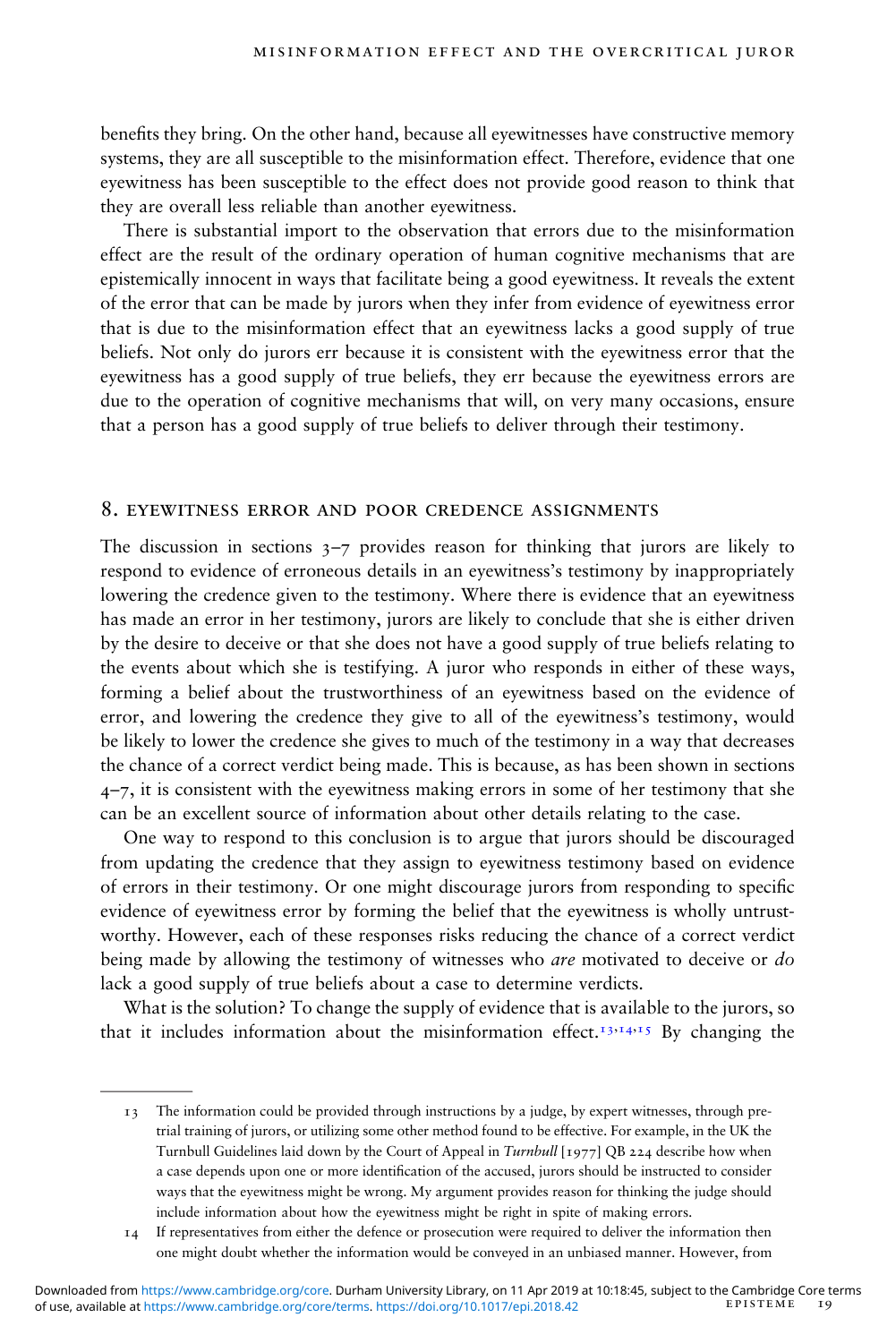epistemic environment of the jurors in this way, it will be possible to increase the chance they give testimony appropriate credence, by reducing the chance that they inappropriately lower the credence given to eyewitness testimony when an eyewitness makes an error due to the misinformation effect. As mentioned in section 2, the proposal that jurors should be informed by psychological findings relating to the misinformation effect is not new. Numerous authors have argued that jurors should be made aware of these findings so that they can lower the credence that they give to eyewitness testimony to reflect its susceptibility to error due to the misinformation effect.<sup>16</sup> What the current discussion shows is that the psychological findings can be used to achieve the opposite goal of ensuring that the credence given to individual pieces of eyewitness testimony is not lowered inappropriately. The achievement of the latter goal does not only require jurors to be aware that the misinformation effect occurs. It requires jurors to be aware about how representations of the gist of an event can be dissociated from representations of the details; about how a person can be a good source of information about some details relating to an event but not others; and about how memory errors due to the misinformation effect are indicative of the ordinary operation of cognitive mechanisms that facilitate being a good eyewitness. Moreover, it requires knowledge about the specific conditions under which people's memories are susceptible to distortion due to the misinformation effect.

Once these details were available to jurors, they could apply their new knowledge about the misinformation effect to evaluate whether an individual is likely to have undergone the effect, and whether any individual piece of evidence is likely to have been distorted as a result. For example, a juror informed by the psychological findings might consider whether an eyewitness could have been repeatedly questioned about a particular detail of an event and consequently misremembered the detail due to the misinformation effect.<sup>17</sup> Then the juror can consider whether the eyewitness is likely to have been subjected to similar questioning about other details about which she might testify. If it is concluded that the eyewitness is not likely to have been similarly questioned about other details that she provides then there is reason to think that her testimony about these details is accurate because it is less likely to be subject to the misinformation effect. The juror might have otherwise lowered the credence that she gave to the latter details, from, say, 0.9 to 0.1, due to evidence of errors in the eyewitness testimony. But once she is aware of the psychological findings on the misinformation effect, including about the conditions under which the effect is likely to operate, the juror might not lower the credence she gives

note 7 it can be seen that there are numerous ways that the relevant information could be delivered that would not involve either prosecution or defence representatives to deliver the information to jurors.

- 15 By advocating informing of jurors about the misinformation effect I do not deny the importance of adopting other strategies to prevent the misinformation effect, such as training police officers to avoid suggestive questioning. See, for example, 'Code D: The Code of Practice for the Identification of Persons by Police Officers', point 3.3. where it is stipulated that a witness must not be shown images of a suspect before a video identification, identification parade or group identification. However, even if police officers were able to fully avoid suggestive practices, people would still be susceptible to the misinformation effect through social contagion effects, so it would still be of use for jurors to be informed about the effect.
- 16 See note 3.

<sup>17</sup> Note: the juror would be engaging in source monitoring, but they would be monitoring another person's (i.e. the eyewitness's) memory rather than their own. They would therefore not be susceptible to the ordinary errors associated with monitoring of the source of one's own memory beliefs, such as those seemingly responsible for the misinformation effect.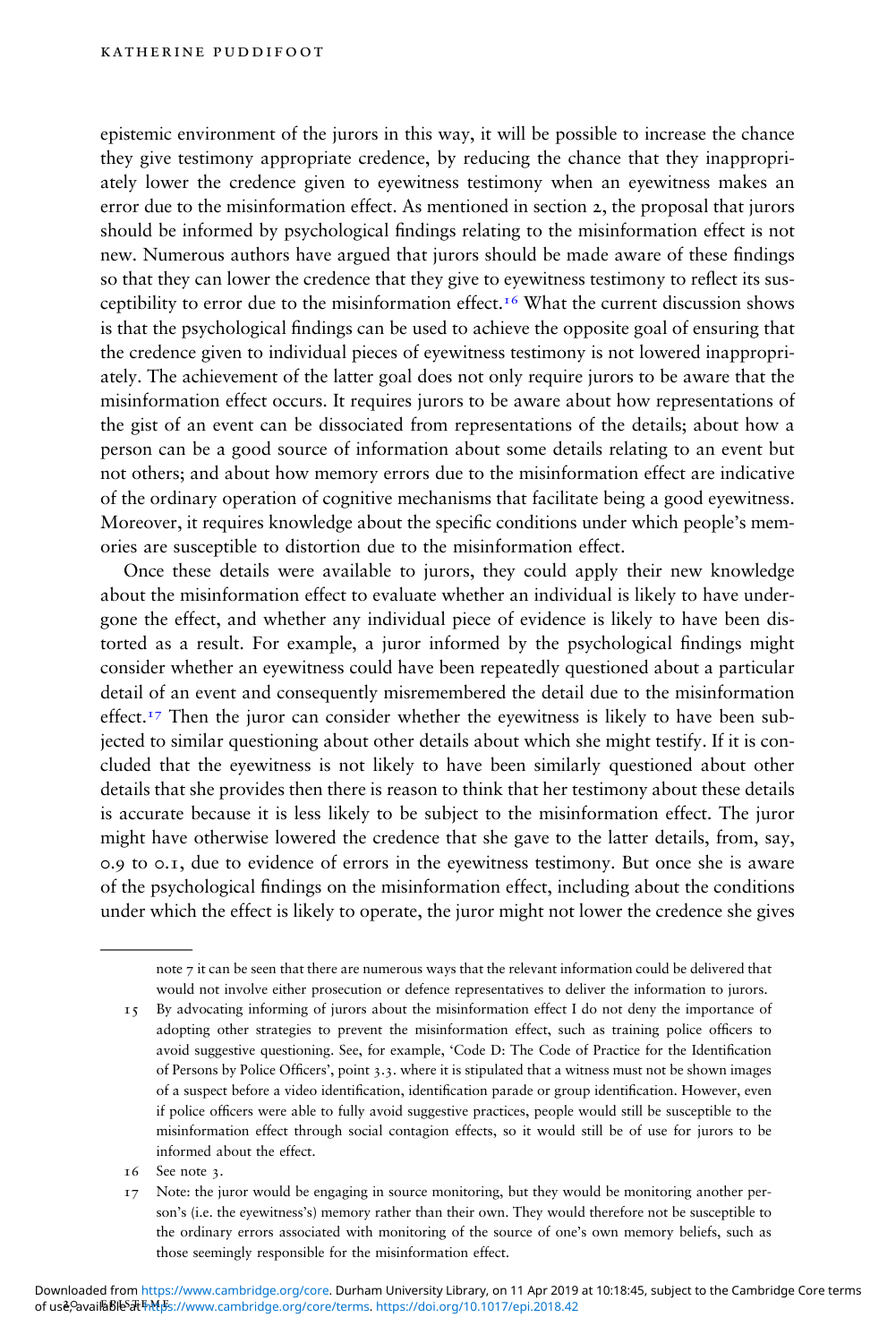to the testimony at all, leaving it at 0.9, if she remains confident that the conditions under which the misinformation effect is likely to operate are not present. She would thereby avoid lowering the credence given to the testimony inappropriately.

In sum, then, where jurors are predisposed to inappropriately lower the credence given to eyewitness testimony in response to evidence of error, if they are exposed to psychological findings on the misinformation effect, this predisposition can be changed. The juror who is equipped with information about the misinformation effect can prevent herself from making inappropriately low credibility assignments. There is consequently good reason for jurors and other participants in the legal system to be exposed to the psychological findings other than the reason often provided in the existing psychological literature.

#### 9. fallibility and unreliability

The current paper puts pressure on the claim commonly made in the existing literature that evidence of memory errors like those involved in the misinformation effect establishes that episodic memory systems are unreliable. The psychological findings discussed in section 6 and 7 demonstrate that episodic memory systems (i.e. those cognitive mechanisms responsible for memories about individual incidents) can produce a good supply of true beliefs even though they produce distorted memories. If the reliability of a cognitive system is determined by its capacity to produce a high ratio of true compared to false beliefs (Goldman 1979), then it is consistent with evidence of error like that caused by the misinformation effect that episodic memory systems are reliable. The memory systems could provide enough true beliefs about the gist of events and about details other than those about which distorted memories have been formed to count as reliably producing true beliefs. Psychological findings about the misinformation effect establish that episodic memory systems are fallible but can also be viewed as undermining the claim that they are unreliable. Therefore, the argument of the current paper provides new support for the view that human memory systems could be reliable in spite of evidence of errors such as those involved with the misinformation effect (Michaelian 2011, 2013), and certainly more reliable than they are often taken to be by psychologists who criticise eyewitness testimony (Michaelian 2011, 2013). Unlike existing arguments, however, it defends the surprising view that some eyewitness testimony is assigned less credibility than it should be given its reliability, even though people generally find the testimony to be persuasive and compelling.

#### 10. conclusion

Findings from cognitive science highlighting the susceptibility of human memory to the misinformation effect provide reason to worry that jurors, who tend to find evewitness testimony compelling and persuasive, give too much credence to the testimony. This point has been widely recognized. However, this paper argues that the same psychological findings provide reason to worry that jurors who notice errors in a particular piece of eyewitness testimony will inappropriately lower the credence that they give to the testimony. They could respond to evidence of errors that occur due to the misinformation effect by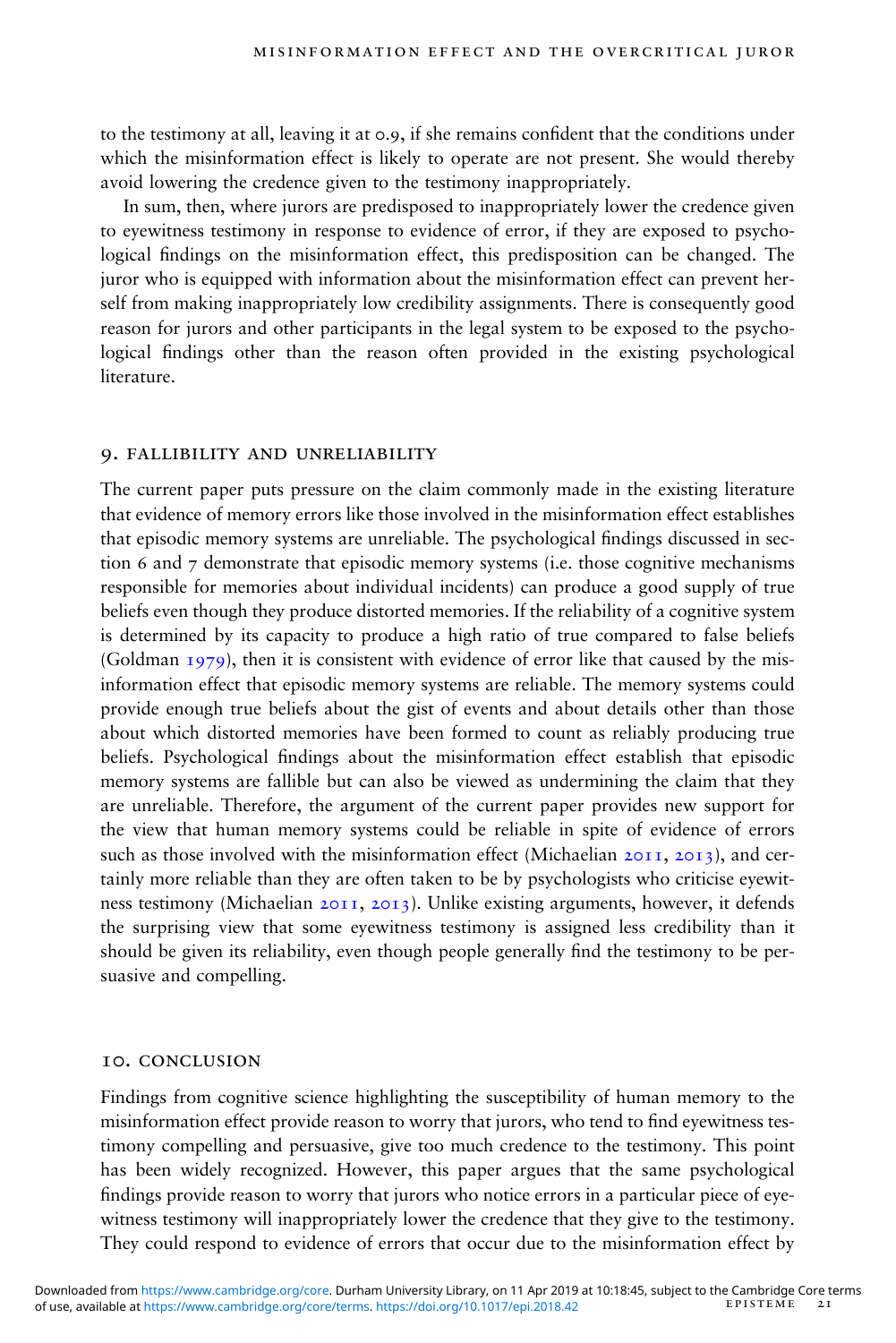concluding that the eyewitness who makes the errors lacks a supply of true beliefs that they are motivated to supply in their testimony. In such cases, jurors can inappropriately lower the credence that they give to some of the eyewitness testimony because it is consistent with eyewitnesses making errors in their testimony that they have a good supply of true beliefs that they are motivated to supply. In fact, evidence of errors in testimony can indicate the ordinary operation of cognitive mechanisms that facilitate eyewitnesses having a good supply of true beliefs that they can provide through their testimony.

In order to ensure that jurors are not susceptible to this error, they can be educated about the cognitive science literature that shows that people can make errors in their testimony while nonetheless having a good supply of true beliefs that they are motivated to provide. This literature can be used to guide jurors to make informed judgements about whether an error is due to a motivation to deceive or a lack of a supply of true beliefs, or due to the ordinary operation of human cognitive mechanisms that are likely to have facilitated the eyewitness gaining a good supply of true beliefs. There are currently debates about how to best achieve the goal of getting jurors to respond to evidence of this type, but the current discussion highlights that if a successful method is achieved, it will be possible to ensure that jurors do not lower the credence that they give to eyewitness testimony inappropriately.<sup>18</sup>

#### **REFERENCES**

- Addis, D. R., Sacchetti, D. C., Ally, B. A., Budson, A. E. and Schacter, D. L. 2009. 'Episodic Simulation of Future Events is Impaired in Mild Alzheimer's Disease.' Neuropsychologia, 47: 2660–71.
- Alfano, M. 2013. Character as Moral Fiction. Cambridge: Cambridge University Press.
- Assefi, S.L. and Garry, M. 2002. 'Absolute Memory Distortions: Alcohol Placebos Influence the Misinformation Effect.' Psychological Science, 14: 77–80.
- Bartlett, F. C. 1932. Remembering: A Study in Experimental and Social Psychology. Cambridge: Cambridge University Press.
- Belli, R. F. and Loftus, E. F. 1994. 'Recovered Memories of Childhood Abuse: A Source Monitoring Perspective.' In S. J. Lynn and J. W. Rhue (eds), Dissociation: Clinical and Theoretical Perspectives, pp. 415–33. New York, NY: Guilford Press.
- Berman, G. L. and Cutler, B. L. 1996. 'Effects of Inconsistencies in Eyewitness Testimony on Mock-juror Decision Making.' Journal of Applied Psychology, 81: 170–7.
- ———, Narby, D. J. and Cutler, B. L. 1995. 'Effects of Inconsistent Eyewitness Statements on Mock-jurors' Evaluations of the Eyewitness, Perceptions of Defendant Culpability and Verdicts.' Law and Human Behavior, 19: 79–88.
- Bond, C. F. and DePaulo, B. M. 2006. 'Accuracy of Deception Judgments.' Personality and Social Psychology Review, 10: 214–34.
- Borckardt, J. J., Sprohge, E. and Nash, M. 2003. 'Effects of the Inclusion and Refutation of Peripheral Details on Eyewitness Credibility.' Journal of Applied Social Psychology, 33: 2187–97.
- Brainerd, C. J. and Reyna, V. F. 2002. 'Fuzzy-trace Theory and False Memory.' Current Directions in Psychological Science,  $11(5)$ : 164-9.

<sup>18</sup> Thanks go to Christopher Bennett, Federico Picinali, Sophie Stammers and the audience at the Knowledge, Truth and the Criminal Trial workshop at the University of Nottingham for helpful comments on earlier versions of this paper. The author acknowledges the support of the European Research Council under the Consolidator grant agreement number [616358] for a project called Pragmatic and Epistemic Role of Factually Erroneous Cognitions and Thoughts (PERFECT).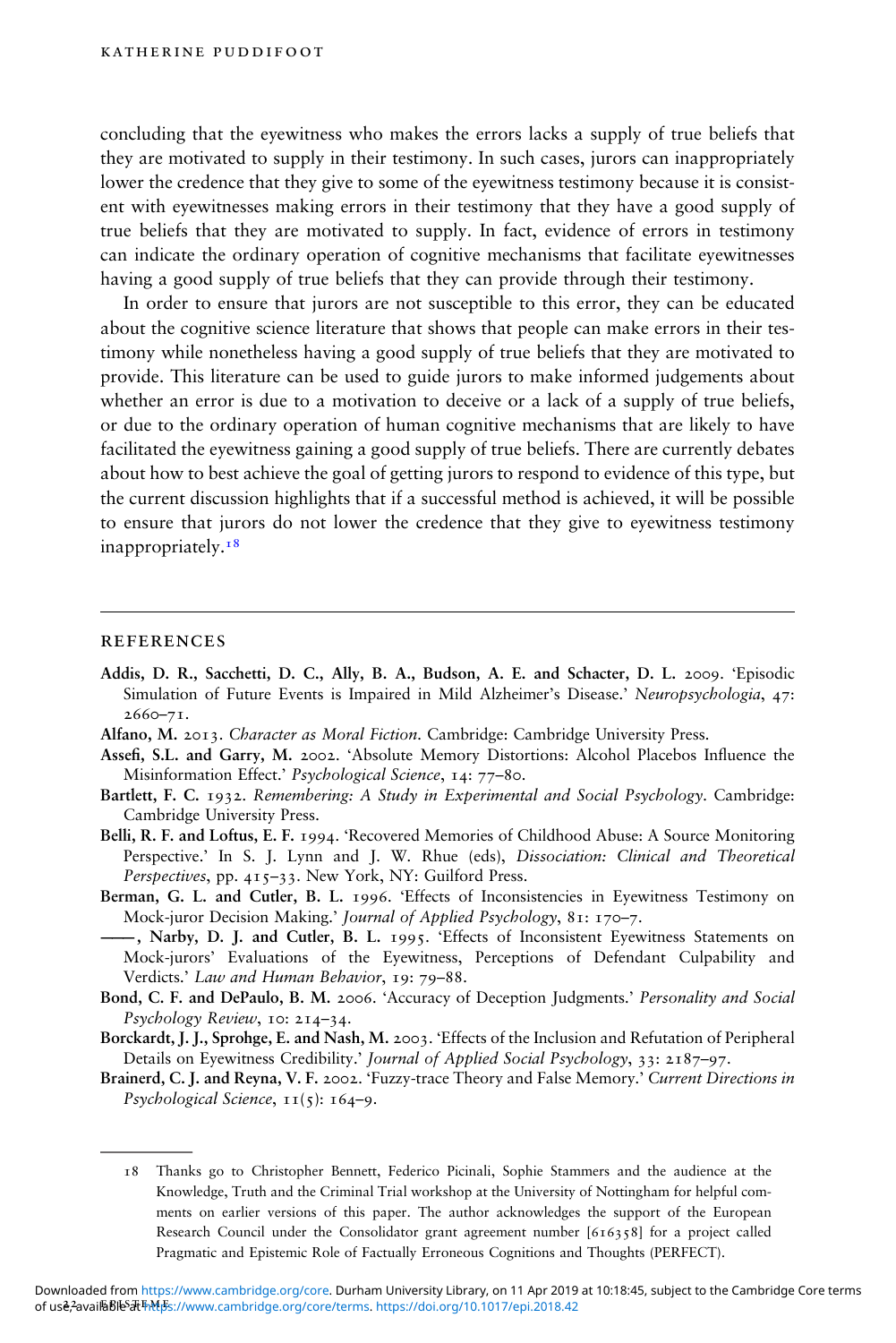- Brigham, J.C. and Bothwell, R.K. 1983. 'The Ability of Prospective Jurors to Estimate the Accuracy of Eyewitness Identifications.' Law and Human Behavior,  $7(1)$ : 19-30.
- Busby, J. and Suddendorf, T. 2005. 'Recalling Yesterday and Predicting Tomorrow.' Cognitive Development, 20(3): 362–72.
- D'Argembeau, A. and van der Linden, M. 2004. 'Phenomenal Characteristics Associated with Projecting Oneself Back into the Past and Forward into the Future: Influence of Valence and Temporal Distance.' Consciousness and Cognition, 13: 844–58.
- De Brigard, F. 2014. 'Is Memory for Remembering? Recollection as a Form of Episodic Hypothetical Thinking.' Synthese,  $191(2)$ :  $155-85$ .
- and Giovanello, K. S. 2012. 'Influence of Outcome Valence in the Subjective Experience of Episodic Past, Future and Counterfactual Thinking.' Consciousness and Cognition, 21(3): 1085–96.
- Deese, J. 1959. 'On the Prediction of Occurrence of Particular Verbal Intrusions in Immediate Recall.' Journal of Experimental Psychology,  $58(i)$ : 17–22.
- Dewhurst, S. A., Thorley, C., Hammond, E. R. and Ormerod, T. C. 2011. 'Convergent, but not Divergent, Thinking Predicts Susceptibility to Associative Memory Illusions.' Personality and Individual Differences,  $51(1)$ : 73–6.
- Dodd, D. H. and Bradshaw, J. M. 1980. 'Leading Questions and Memory: Pragmatic Constraints.' Journal of Memory and Language, 19(6): 695.
- Ekman, P. and O'Sullivan, M. 1991. 'Who can Catch a Liar?' American Psychologist, 46: 913–20.
- Gabbert, F., Memon, A., Allan, K. and Wright, D. B. 2004. 'Say it to My Face: Examining the Effects of Socially Encountered Misinformation.' Legal and Criminological Psychology, 9(2): 215–27.
- German, T. and Nichols, S. 2003. 'Children's Counterfactual Inferences about Long and Short Causal Chains.' Developmental Science, 6: 514–23.
- Goldman, A. I. 1979. 'What is Justified Belief?' In *Justification and Knowledge*, pp.  $I-23$ . Amsterdam: Springer.
- Hassabis, D., Kumaran, D., Vann, S. D. and Maguire, E. A. 2007. 'Patients with Hippocampal Amnesia Cannot Imagine New Experiences.' Proceedings of the National Academy of Sciences USA, 104: 1726–31.
- Hatvany, N. and Strack, F. 1980. 'The Impact of Discredited Key Witness.' Journal of Applied Social Psychology, 10: 490–509.
- Hemmer, P. and Steyvers, M. 2009. 'Integrating Episodic and Semantic Information in Memory for Natural Scenes.' Proceedings 31st Annual Conference Cognitive Science Society, 1557–62.
- Howe, M.L. and Knott, L.M. 2015. 'The Fallibility of Memory in Judicial Processes: Lessons from the Past and their Modern Consequences.' Memory, 23(5): 633-56.
- Howe, M. L., Garner, S. R., Dewhurst, S. A. and Ball, L. J. 2010. 'Can False Memories Prime Problem Solutions?' Cognition, 117(2): 176–81.
- Johnson, M. K. 1988. 'Discriminating the Origin of Information.' In T. F. Oltmanns and B. A. Maher (eds), Delusional Beliefs, pp. 34–65. New York, NY: Wiley.
- Klein, S. 2013. 'The Temporal Orientation of Memory: It's Time for a Change of Direction.' Journal of Research in Applied Memory and Cognition, 2: 222–34.
- Klein, S. B., Loftus, J. and Kihlstrom, J. F. 2002. 'Memory and Temporal Experience: The Effects of Episodic Memory Loss on an Amnesic Patient's Ability to Remember the Past and Imagine the Future.' Social Cognition, 20: 353–79.
- Laney, C. and Loftus, E. F. 2017. 'Eyewitness Testimony and Memory Biases.' In R. Biswas-Diener and E. Diener (eds), Noba Textbook Series: Psychology. Champaign, IL: DEF Publishers. nobaproject.com.
- Levine, T. R., Kim, R. K. and Hamel, L. M. 2010. 'People Lie for a Reason: Three Experiments Documenting the Principle of Veracity.' Communication Research Reports, 27(4): 271-85.
- Lindsay, D.S. 1994. 'Memory Source Monitoring and Eyewitness Testimony.' In D. F. Ross, J. D. Read and M. P. Toglia (eds), Adult Eyewitness Testimony: Current Trends and Developments, pp. 27–55. New York, NY: Cambridge University Press.
- Loftus, E. F. 2005. 'Planting Misinformation in the Human Mind: A 30-year Investigation of the Malleability of Memory.' Learning and Memory, 12: 361–6.
- Loftus, E.F. and Palmer, J.C. 1974. 'Reconstruction of Automobile Destruction: An Example of the Interaction Between Language and Memory.' Journal of Verbal Learning and Verbal Behaviour,  $13(5): 585-9.$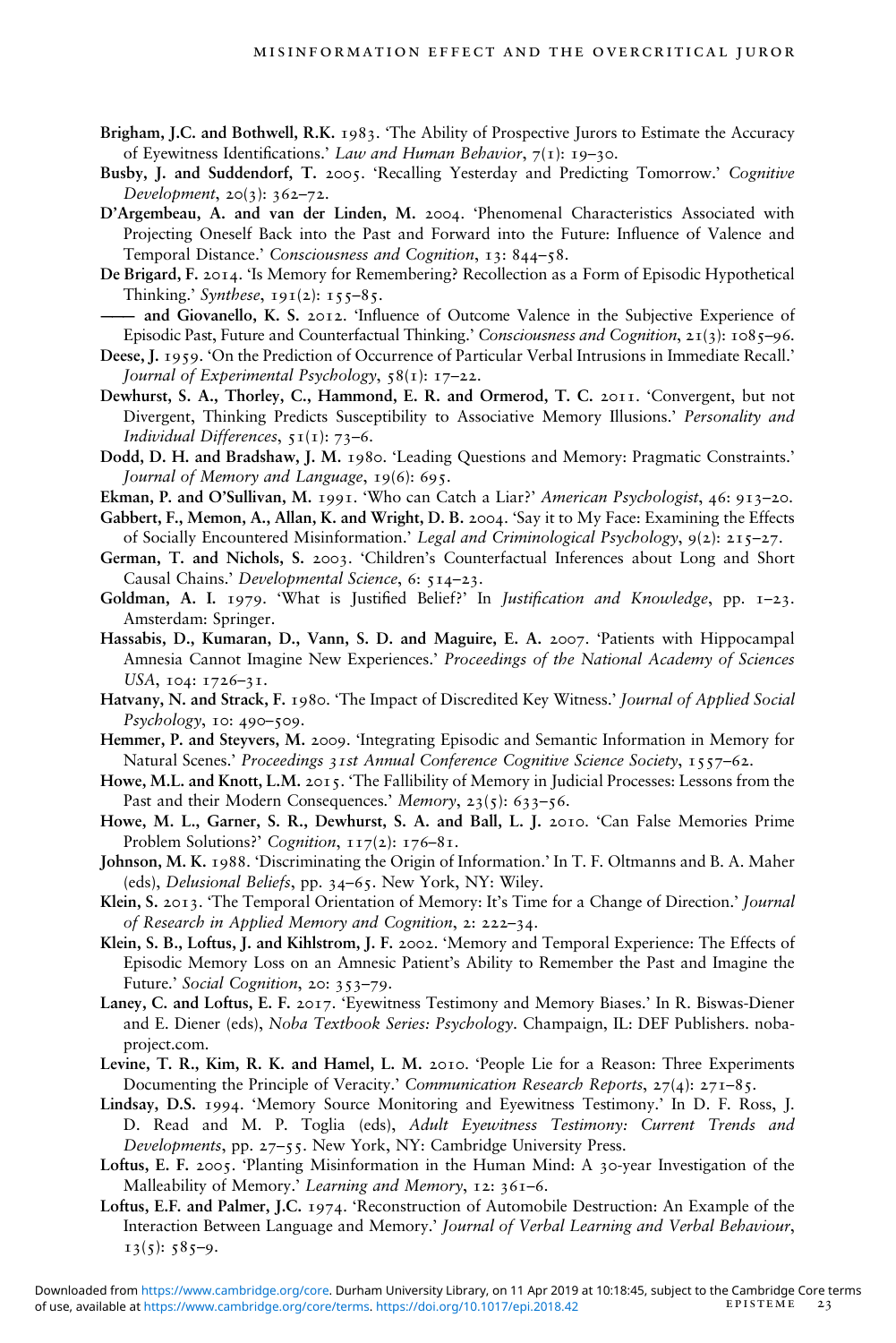- Loftus, E. F., Miller, D. G. and Burns, H. J. 1978. 'Semantic Integration of Verbal Information into a Visual Memory.' Journal of Experimental Psychology: Human Learning and Memory, 4(1): 19– 31.
- Meissner, C. A. and Kassin, S. M. 2004. ''You're Guilty, so Just Confess!' Cognitive and Confirmational Biases in the Interrogation Room.' In G. D. Lassiter (ed.), Interrogations, Confessions, and Entrapment, pp. 85–106. New York, NY: Kluwer.
- Melo, B., Winocur, G. and Moscovitch, M. 1999. 'False Recall and False Recognition: An Examination of the Effects of Selective and Combined Lesions to the Medial Temporal Lobe/ Diencephalon and Frontal Lobe Structures.' Cognitive Neuropsychology, 16: 343–59.
- Michaelian, K. 2011. 'Generative Memory.' Philosophical Psychology, 24(3): 323–42.
- ——— 2013. 'The Information Effect: Constructive Memory, Testimony, and Epistemic Luck.' Synthese, 190(12): 2429–56.
- 2016a. Mental Time Travel: Episodic Memory and our Knowledge of the Personal Past. Cambridge, MA: MIT Press.
- ——— 2016b. 'Confabulating, Misremembering, Relearning: The Simulation Theory of Memory and Unsuccessful Remembering.' Frontiers in Psychology, 7(1857): 1-13.
- Mitchell, K.J. and Johnson, M.K. 2000. 'Source Monitoring: Attributing Mental Experiences.' In E. Tulving and F. I. M. Craik (eds), The Oxford Handbook of Memory, pp. 179–95. New York, NY: Oxford University Press.
- Mitchell, K. J. and Zaragoza, M. S. 1996. 'Repeated Exposure to Suggestion and False Memory: The Role of Contextual Variability.' Journal of Memory and Language, 35(2): 246–60.
- Montmarquet, J. 1987. 'Epistemic Virtue.' Mind, 96: 482–97.
- 1993. Epistemic Virtue and Doxastic Responsibility. Lanham, MD: Rowman and Littlefield.
- Neisser, U. 1967. Cognitive Psychology. New York, NY: Appleton.
- Okado, Y. and Stark, C.E.L. 2005. 'Neural Activity During Encoding Predicts False Memories Created by Misinformation.' Learning and Memory, 12: 3–11.
- Okuda, J., Fujii, T., Ohtake, H., Tsukiura, T., Tanji, K., Suzuki, K., Kawashima, R., Fukuda, H., Itoh, M and Yamadori, A. 2003. 'Thinking of the Future and the Past: The Roles of the Frontal Pole and the Medial Temporal Lobes.' Neuroimage, 19: 1369–80.
- Puddifoot, K. and Bortolotti, L. 2018. 'Epistemic Innocence and the Production of False Memory Beliefs.' Philosophical Studies, 1-26. doi: 10.1007/S11098-018-1038-2.
- Robins, S. K. 2016. 'Misremembering.' Philosophical Psychology, 29(3): 432–47.
- Roediger, H. L. and McDermott, K. B. 1995. Creating false memories: Remembering words not presented in lists. Journal of experimental psychology: Learning, Memory, and Cognition 21 (4): 803–814.
- Rosenbaum, R. S., Gilboa, A., Levine, B., Winocur, G. and Moscovitch, M. 2009. 'Amnesia as an Impairment of Detail Generation and Binding: Evidence from Personal, Fictional, and Semantic Narratives.' Neuropsychologia, 47: 2181–87.
- Schacter, D. L. and Addis, D. R. 2007. 'The Cognitive Neuroscience of Constructive Memory: Remembering the Past and Imagining the Future.' Philosophical Transactions of the Royal Society B, 362: 773–86.
- ———, Verfaille, M. and Pradere, D. 1996. 'The Neuropsychology of Memory Illusions: False Recall and Recognition in Amnesic Patients.' Journal of Memory and Language, 35: 319–34.
- ———, Verfaellie, M. and Anes, M. D. 1997. 'Illusory Memories in Amnesic Patients: Conceptual and Perceptual False Recognition.' Neuropsychology, 11(3): 331.
- ———, Addis, D. A. and Buckner, R. L. 2007. 'Remembering the Past to Imagine the Future: The Prospective Brain.' Nature Reviews. Neuroscience, 8(9): 657.
- ———, Guerin, S. A., and St. Jacques, P. L. 2011. 'Memory Distortion: An Adaptive Perspective.' Trends in Cognitive Sciences, 15(10): 467–74. <http://doi.org/10.1016/j.tics.2011.08.004>.
- Schmechel, R. S., O'Toole, T. P., Easterly, C. and Loftus, E. F. 2006. 'Testing Jurors' Understanding of Eyewitness Reliability Evidence.' Jurimetrics, 46: 177–214.
- Seniuk, G. T. 2013. 'Credibility Assessment, Common Law Trials and Fuzzy Logic.' In Applied Issues in Investigative Interviewing, Eyewitness Memory, and Credibility Assessment, pp. 19–30. New York, NY: Springer.
- Shanton, K. and Goldman, A. 2010. 'Simulation Theory.' Wiley Interdisciplinary Reviews: Cognitive Science, 1(4): 527-38.